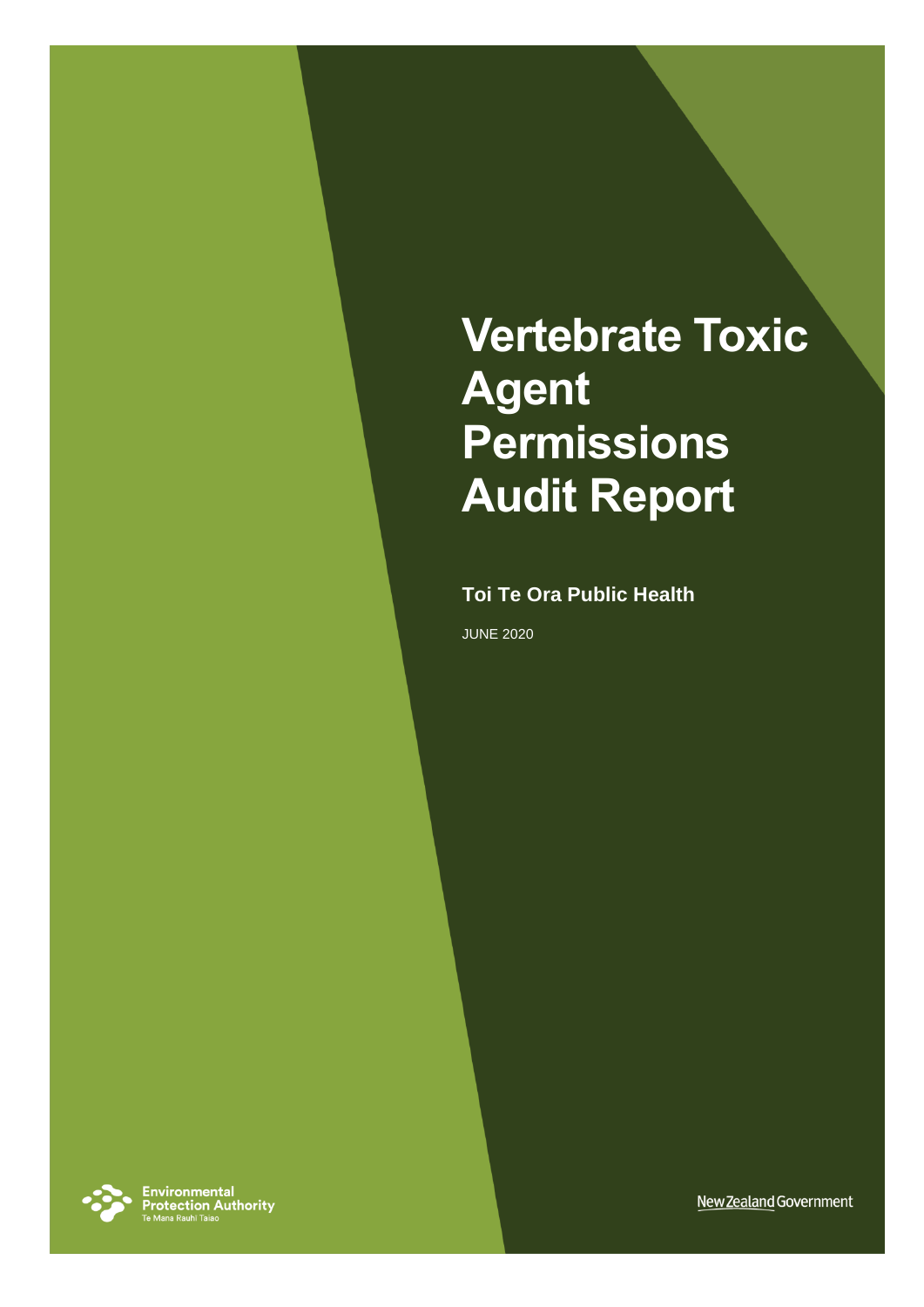The audit was conducted on 19 June 2019. A sample of vertebrate toxic agent permissions was audited. The findings identified in this audit are limited to the audited permissions only.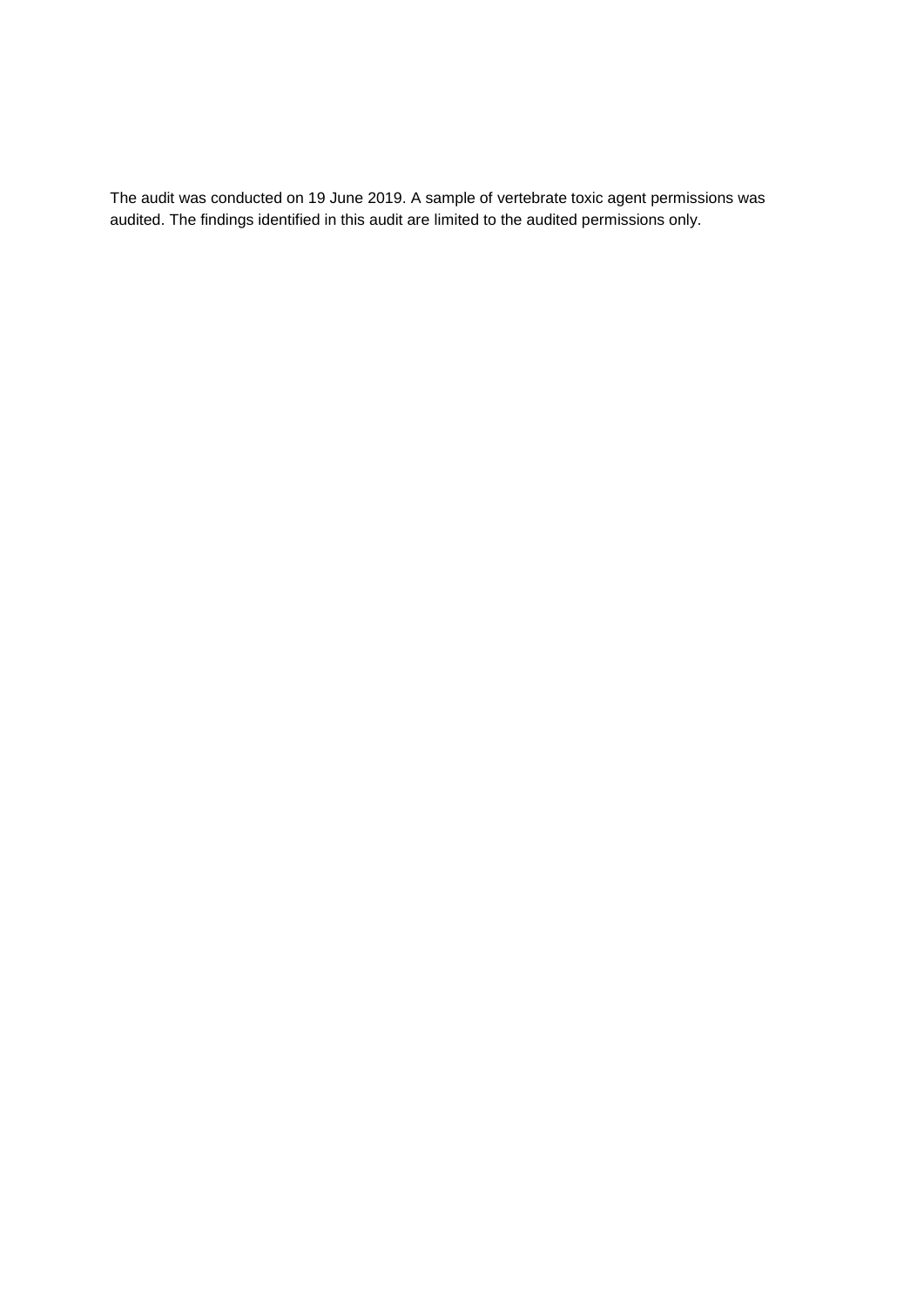## **Contents**

| Executive summary      | 4              |
|------------------------|----------------|
| Key findings           | 5              |
| Introduction           | $\overline{7}$ |
| Basic audit data       | 10             |
| Audit findings         | 11             |
| Key documents          | 11             |
| Documents sighted      | 24             |
| Glossary/abbreviations | 25             |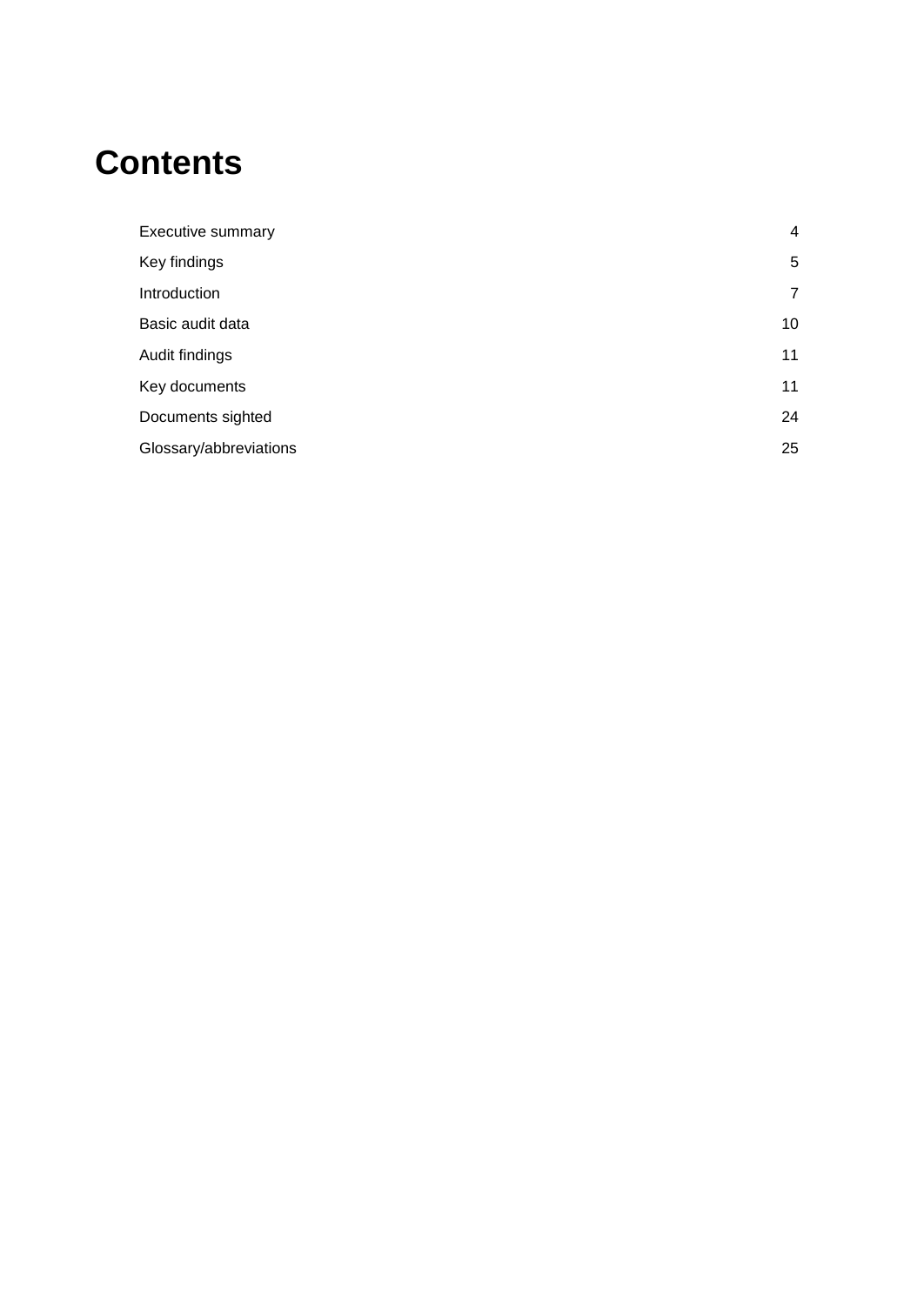### <span id="page-3-0"></span>**Executive summary**

The Environmental Protection Authority (EPA) approves hazardous substances under the Hazardous Substances and New Organisms Act 1996 (HSNO Act), including substances classed as vertebrate toxic agents (VTAs).

The EPA imposed additional controls with respect to certain VTAs under s77A of the HSNO Act requiring a person to obtain a permission under section 95A of the HSNO Act before using those VTAs.

On 23 March 2016, the EPA delegated the power under s95A of the HSNO Act to grant, revoke, and add, delete or otherwise vary any condition of a permission to use certain VTAs in a catchment area from which water is drawn for human consumption or in any other area where a risk to public health may be created if the substance is applied or used. This is delegated to medical officers of health and health protection officers who have been appointed as enforcement officers under the HSNO Act. <sup>1</sup> Medical officers of health and health protection officers are employed in public health units in district health boards (DHBs)<sup>2</sup>.

On 19 June 2019, the EPA audited the exercise of this delegation to medical officers of health and health protection officers appointed as enforcement officers. They are employed within Toi Te Ora Public Health.

The purpose of this audit was to check compliance with the various instruments in force in relation to VTA permissions.

The audit identified one non-conformity with the exercise of the Instrument of Delegation. This is related to the requirement to audit all permissions. Although Toi Te Ora Public Health sends and receives self-audit checklists from permission holders, they do not verify all the checklists. This does not meet the requirement of auditing all permissions.

The auditors found there were good practices implemented by Toi Te Ora Public Health related to peer review and the templating of varied conditions. However, improvements are required to ensure that the system for granting the permissions continues to be robust. These include the following:

- reviewing standard operating procedures and ensuring that they reflect the various key documents that guide the granting of VTA permissions
- adding the reasons for the exclusion of conditions which are relevant to specific VTA operations
- including permission conditions relating to signage where required, monitoring and enforcing this.

Finally, the EPA expects Toi Te Ora Public Health to take actions to comply with the Instrument of Delegation and the various other key documents that support the VTA permission process. The EPA will work with Toi Te Ora Public Health to agree on an action plan that the public health unit must implement to address the findings of the report.

<sup>&</sup>lt;sup>1</sup> See Instrument of Delegation.

<sup>2</sup> See https://www.health.govt.nz/new-zealand-health-system/key-health-sector-organisations-and-people/publichealth-units.

VTA Permissions Audit Report – Toi Te Ora Public Health, June 2020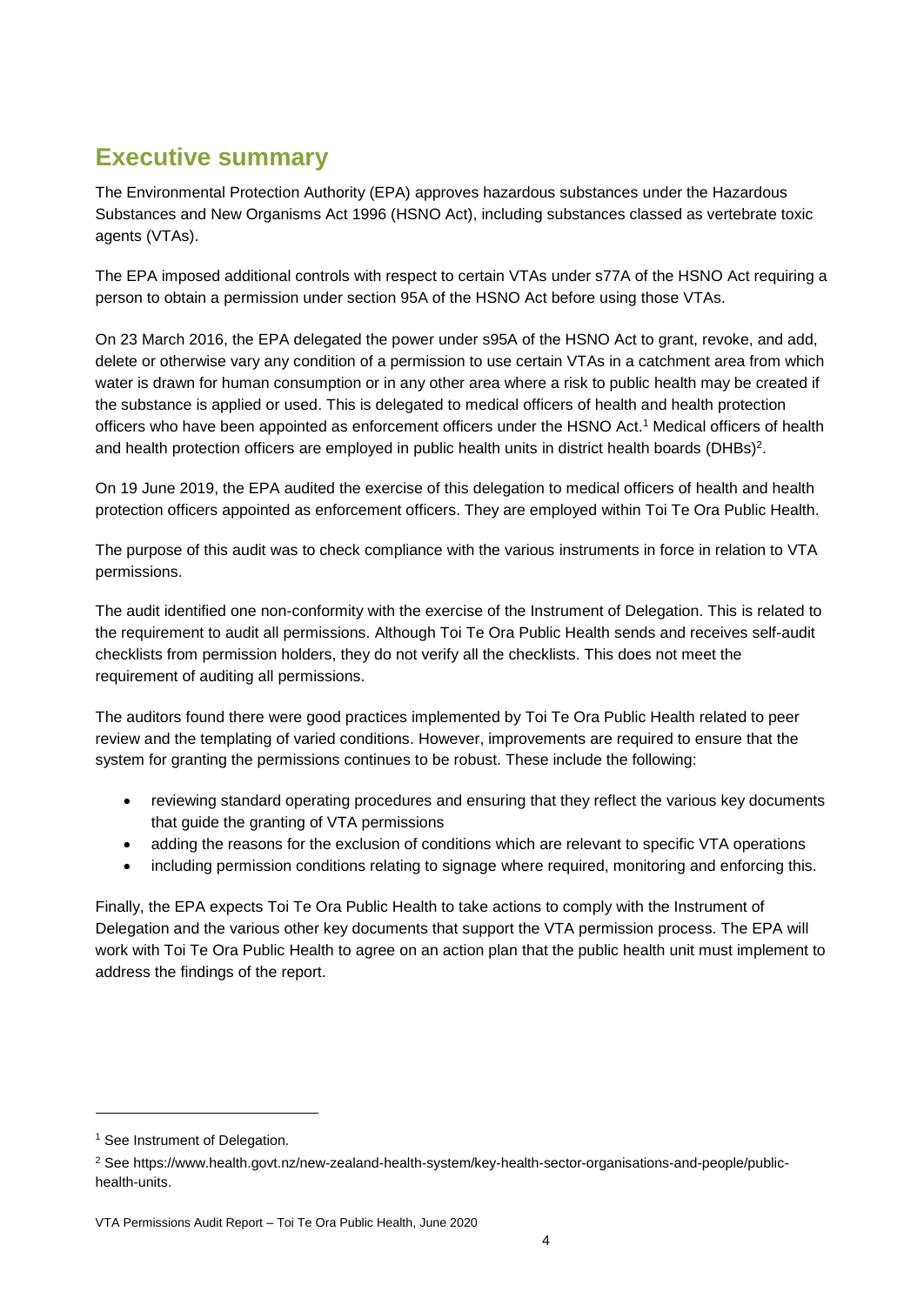### <span id="page-4-0"></span>**Key findings**

Table 1 summarises the non-conformity identified during the audit and the outcome the EPA expects the public health unit to achieve to be compliant with the key documents that support granting VTA permissions.

Table 2 summarises the observations identified during the audit. Further details of the findings are addressed in the Audit findings section.

Table 3 includes opportunities for improvement.

#### **Non-conformity**

#### **Table 1**

| <b>Number</b>                                                | <b>Brief description</b>                                                                                                         | <b>Requirement</b>                                  |
|--------------------------------------------------------------|----------------------------------------------------------------------------------------------------------------------------------|-----------------------------------------------------|
| Monitoring and audit of permissions and permission processes |                                                                                                                                  |                                                     |
| NC 1                                                         | Self-audit checklists that form the enforcement officer's desktop<br>audit were not always verified by the enforcement officers. | Enforcement officers will<br>audit each permission. |

#### **Observations**

#### **Table 2**

| <b>Number</b>                   | <b>Description</b>                                                                                                                                                 | To be addressed by       |
|---------------------------------|--------------------------------------------------------------------------------------------------------------------------------------------------------------------|--------------------------|
| Amendments to key documents     |                                                                                                                                                                    |                          |
| Obs <sub>1</sub>                | Toi Te Ora Public Health standard operating procedures for VTAs<br>were due to be reviewed in October 2018 but this was not<br>completed at the time of the audit. | Toi Te Ora Public Health |
| Officer training and warranting |                                                                                                                                                                    |                          |
| Obs <sub>2</sub>                | Information provided to the Ministry of Health to verify ongoing<br>competency for HSNO Act enforcement officers is not updated.                                   | Toi Te Ora Public Health |
| Obs <sub>3</sub>                | Enforcement officers' warrants <sup>3</sup> refer to powers of entry under<br>s103 HSNO Act. The correct reference is to s103A HSNO Act.                           | Ministry of Health       |
| Policies and procedures         |                                                                                                                                                                    |                          |

<sup>&</sup>lt;sup>3</sup> HSNO Act enforcement officer's warrant of appointment which specifies the powers available to the enforcement officer.

VTA Permissions Audit Report – Toi Te Ora Public Health, June 2020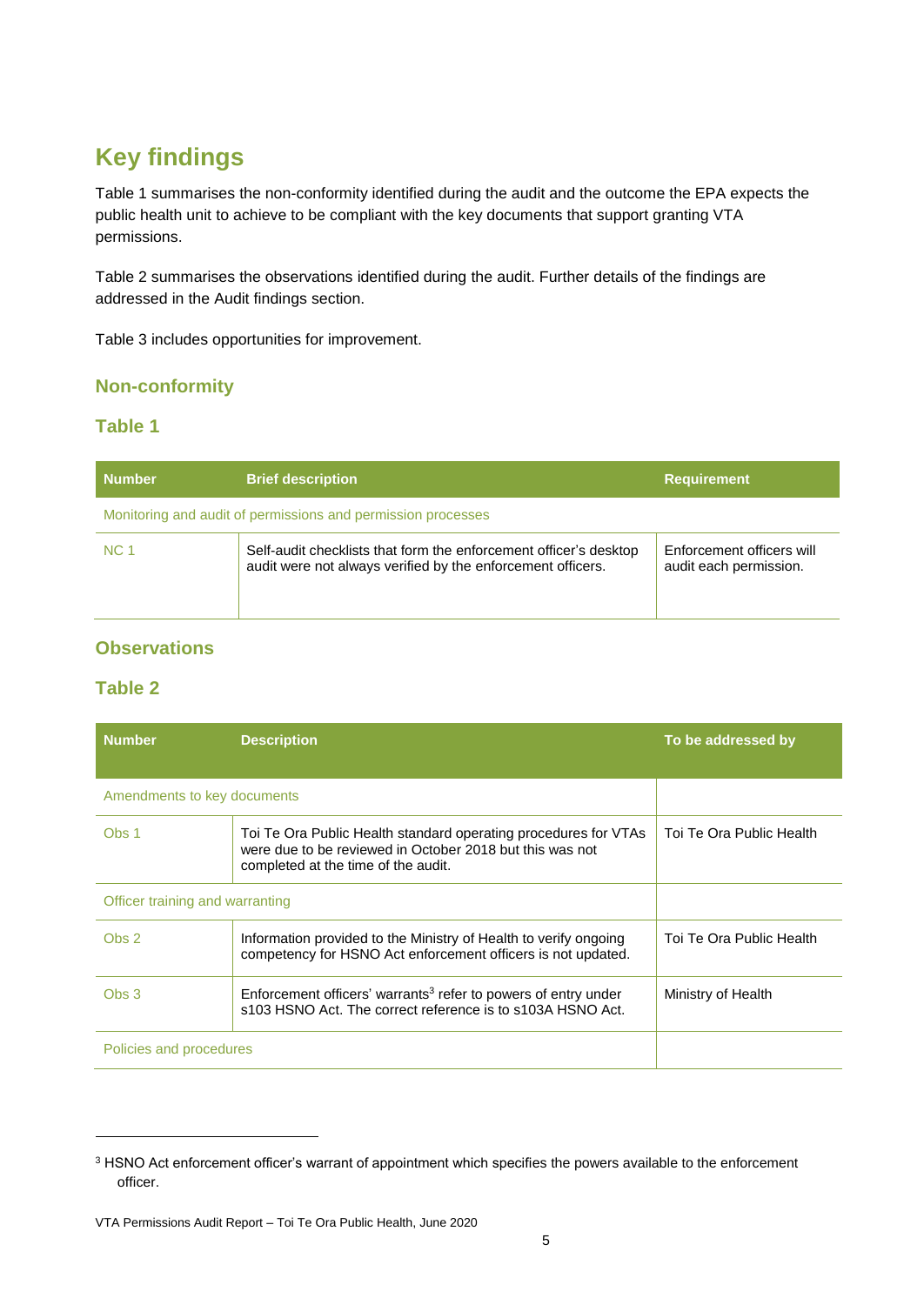| Obs 4            | Toi Te Ora Public Health processes for issuing VTA permissions<br>were not always followed by the enforcement officers.                                                                  | Toi Te Ora Public Health |
|------------------|------------------------------------------------------------------------------------------------------------------------------------------------------------------------------------------|--------------------------|
| Obs <sub>5</sub> | The standard operating procedure Issuing VTA Health<br>Permission is not aligned with the Instrument of Delegation.                                                                      | Toi Te Ora Public Health |
| Document control |                                                                                                                                                                                          |                          |
| Obs <sub>6</sub> | Reissued permission does not refer to the previous permission it<br>replaced.                                                                                                            | Toi Te Ora Public Health |
| Risk assessment  |                                                                                                                                                                                          |                          |
| Obs <sub>7</sub> | Risk assessments did not include the reasons for the exclusion of<br>conditions which are listed in the Guidelines - Table 1: Applicable<br>conditions by application method.            | Toi Te Ora Public Health |
| Obs 8            | Insufficient documentation existed to justify assessment of aerial<br>1080 applications in accordance with Communications Guideline<br>for Aerial 1080 Operations, (2009 <sup>4</sup> ). | Toi Te Ora Public Health |
| Signage          |                                                                                                                                                                                          |                          |
| Obs 9            | No inclusion or monitoring of permission conditions related to<br>signage due to a lack of clarity around who is responsible for<br>signage.                                             | Ministry of Health       |
|                  |                                                                                                                                                                                          |                          |

#### **Opportunities for improvement**

#### **Table 3**

| <b>Number</b> | <b>Description</b>                                                                                         | To be addressed by       |
|---------------|------------------------------------------------------------------------------------------------------------|--------------------------|
| Opp 1         | Reasons why a VTA permission is not required should be made<br>clear to the inquirer.                      | Toi Te Ora Public Health |
| Opp 2         | Toi Te Ora Public Health wished to clarify the level of audit<br>required by the Instrument of Delegation. | EPA                      |
| Opp 3         | The HSNO Act warrants do not include the power to issue<br>compliance orders.                              | Ministry of Health       |

<sup>4</sup> https://www.epa.govt.nz/assets/Uploads/Documents/Hazardous-Substances/Guidance/4569c19e32/1080- Communications-Guidelines.pdf

VTA Permissions Audit Report – Toi Te Ora Public Health, June 2020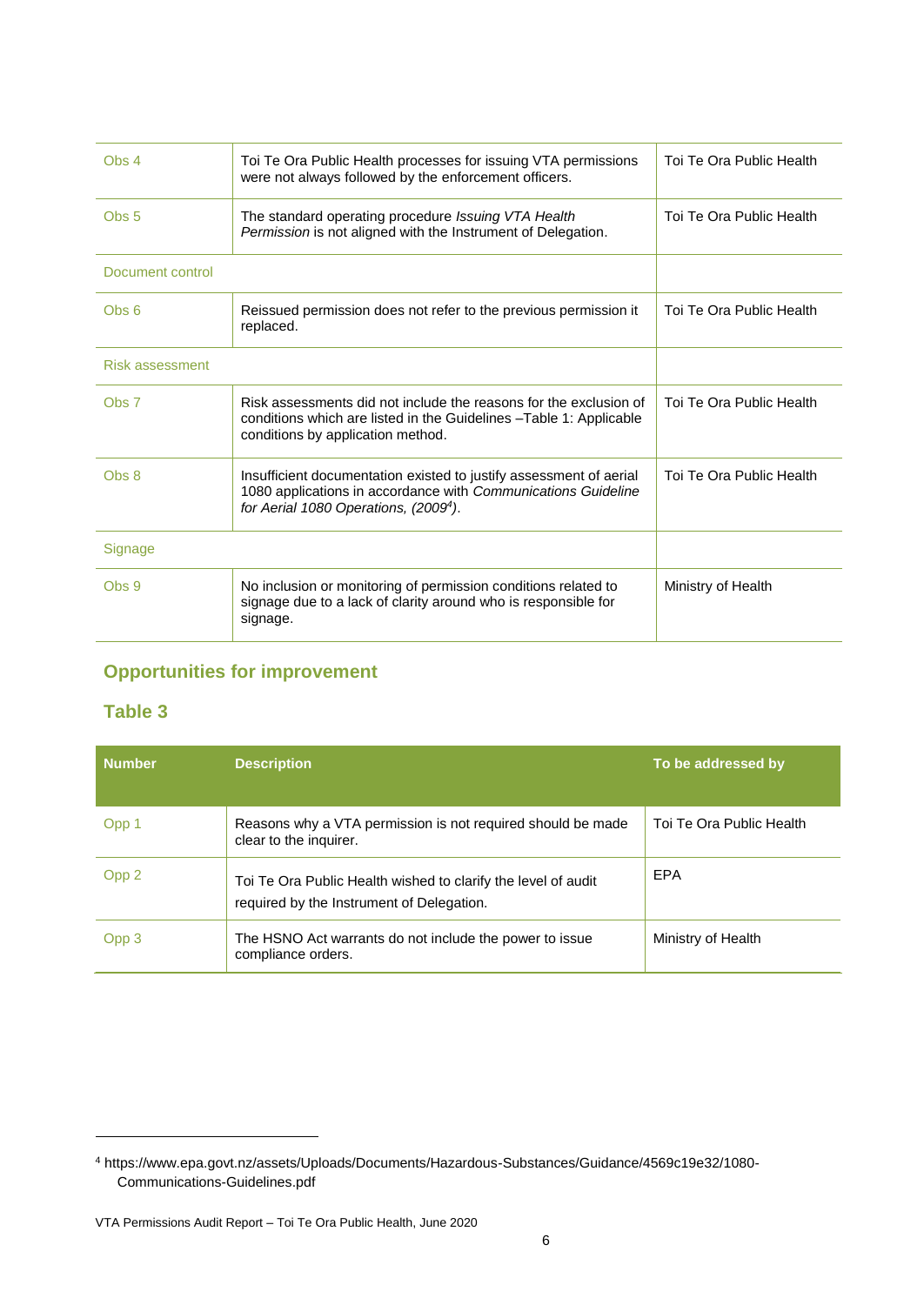### <span id="page-6-0"></span>**Introduction**

#### *Legislative background*

The EPA has the power to approve hazardous substances under the HSNO Act. As part of this process, the EPA has approved substances which are classed as VTAs.

In certain cases, the EPA has also imposed additional controls with respect to VTAs<sup>5</sup>, requiring a person to obtain a permission under section 95A of the HSNO Act prior to using those substances.

#### *Delegation*

Under the HSNO Act, the EPA may delegate its powers under s95A of the HSNO Act to other persons. On 23 March 2016, the EPA delegated specific powers with respect to a limited number of VTAs to medical officers of health and health protection officers appointed as enforcement officers under the HSNO Act. The delegation allows enforcement officers:

- "(i) to grant a permission;
- (ii) to add, delete or otherwise vary a condition on a permission;
- (iii) to revoke a permission"

for the use of a number of specified VTAs "in a catchment area from which water is drawn for human consumption or in any other area where a risk to public health may be created if the substance is applied or used" 6 .

#### *Co-operation between the EPA and the Ministry of Health*

The EPA and the Ministry of Health entered into an Operational Agreement on 4 May 2016 that detailed the responsibilities of each party in relation to the delegated powers (the Operational Agreement). Under the Operational Agreement, for instance:

- the Ministry of Health is required to provide enforcement officers with information, advice, tools and training to enable them to discharge their VTA permissions responsibilities under the HSNO Act<sup>7</sup>
- Enforcement officers are required to give full consideration to the *Communications Guideline* prior to granting permissions for the aerial use of 1080<sup>8</sup>.

Public health units, found within DHBs, implement the policy and statutory responsibilities of the Ministry of Health at a local level under the HSNO Act<sup>9</sup>. The Ministry of Health's Environmental Health Protection Manual (The Manual) provides guidance on granting VTA permissions and training required for enforcement officers.

<sup>5</sup> Under s77A of the HSNO Act.

<sup>6</sup> See Instrument of Delegation.

<sup>7</sup> Paragraphs 3.6 and 4.2.1 of the Operational Agreement.

<sup>8</sup> Paragraph 4.2.6 of the Operational Agreement.

<sup>&</sup>lt;sup>9</sup> Introduction, The Manual, p 8.

VTA Permissions Audit Report – Toi Te Ora Public Health, June 2020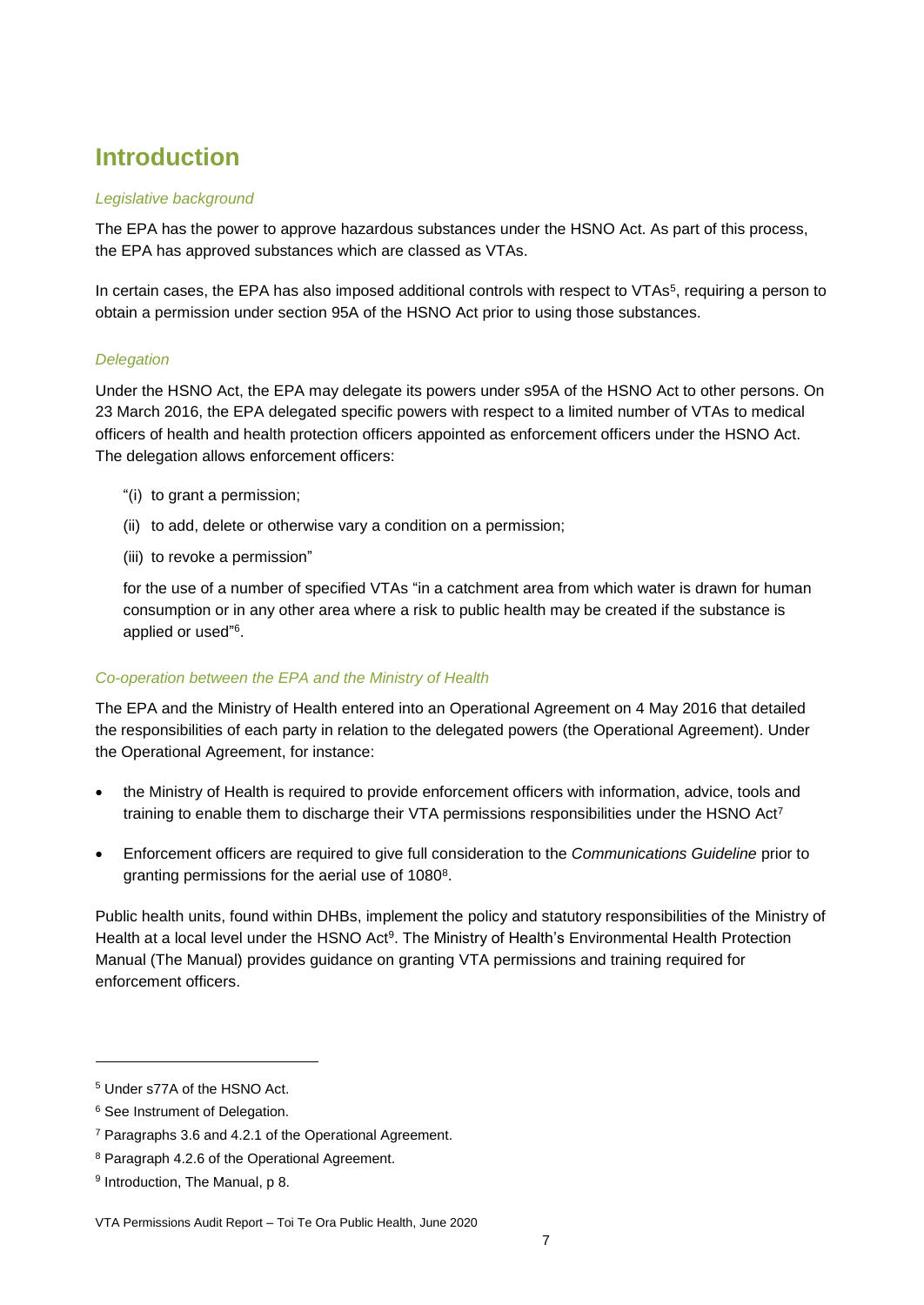#### *Rationale for EPA audit*

The EPA undertakes audits to monitor the exercise of the powers delegated under the Instrument of Delegation by the enforcement officers and to assess the support provided by the public health unit and the Ministry of Health to enforcement officers, as part of the process.

#### *Scope of audit*

The scope of the audit consisted of checking for compliance with s95A of the HSNO Act and the Instrument of Delegation.

The audit comprised:

- assessing permissions, granted by the enforcement officers employed by Toi Te Ora Public Health, for compliance with the requirements of s95A of the HSNO Act<sup>10</sup>
- appraising conditions imposed on permissions, amendments to Model Permit Conditions (MPCs) and any notices of revocation
- examining audits (desktop and/or field based) undertaken by the enforcement officers following VTA operations
- reviewing conditions regarding signage, ordinarily used to protect public health by advising the public of VTA operations, including monitoring and enforcement of such conditions
- assessing the implementation of key documents in the granting of VTA permissions
- identifying any opportunities for the public health unit, the Ministry of Health and EPA to improve the process for granting VTA permissions.

#### *Date of audit*

l

This audit was conducted on 19 June 2019. Findings were discussed with Toi Te Ora Public Health at the end of the audit.

#### *Follow-up from the audit*

Toi Te Ora Public Health was provided a draft copy of this report and the opportunity to make any factual comment. Their feedback has been incorporated into this finalised report. This report documents the findings of the audit, classifying issues as non-conformities, observations and opportunities for improvement.

This audit report will be provided to Toi Te Ora Public Health and the Ministry of Health.

Enforcement officers at Toi Te Ora Public Health must provide the EPA with a proposed action plan within 15 working days from the issue of the report that addresses the non-conformities and observations raised in the report. The action plan will be agreed by the EPA and accepted once satisfactory. It is expected to be implemented within the specified timeframes in the agreed action plan. The plan should include the

<sup>&</sup>lt;sup>10</sup> This included compliance with the Instrument of Delegation, the Guidelines, Toi Te Ora Public Health procedures and The Manual.

VTA Permissions Audit Report – Toi Te Ora Public Health, June 2020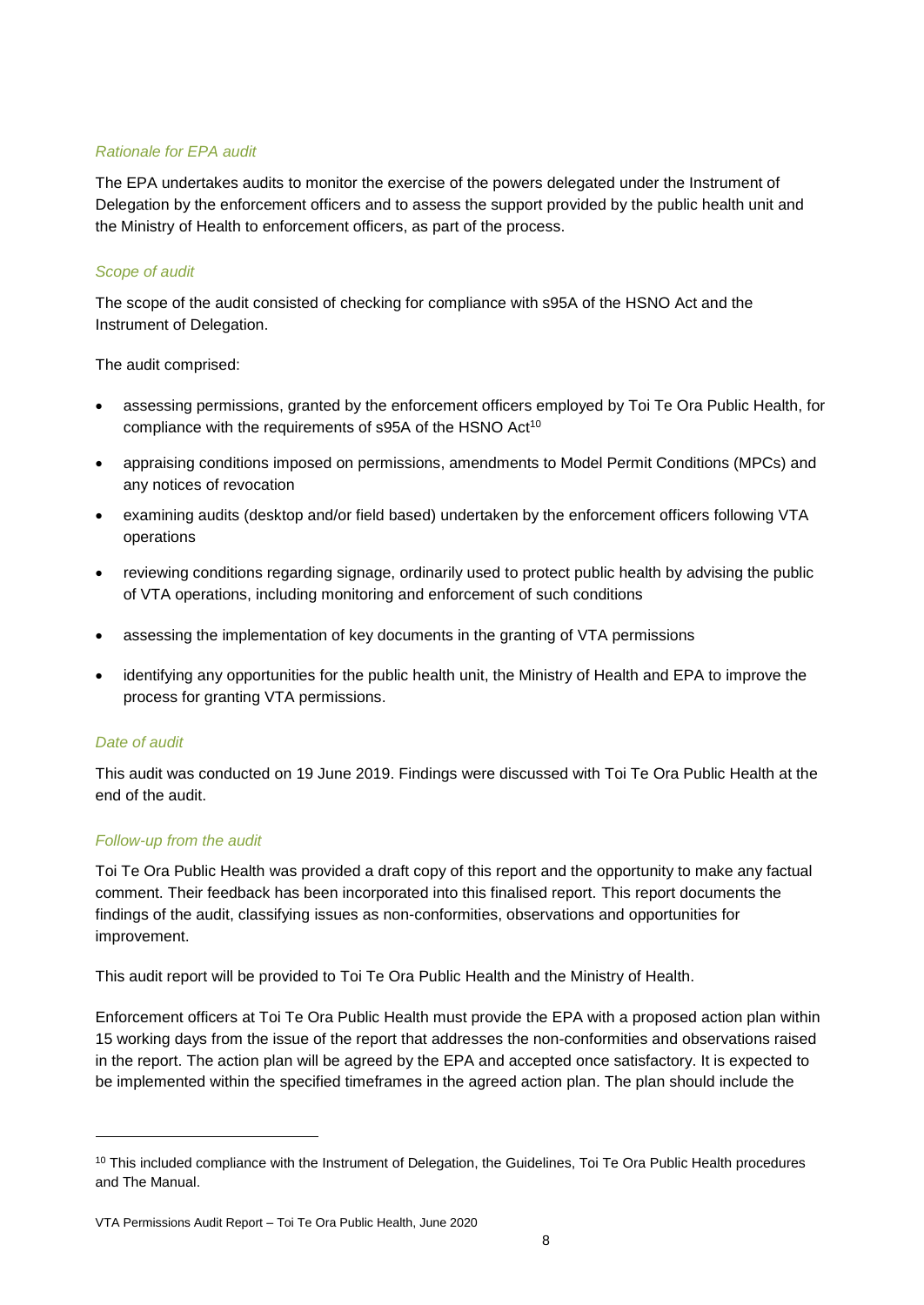required improvements to ensure that the Toi Te Ora Public health VTA permission process is improved and that non-conformities identified in this report do not reoccur.

This audit has raised wider systems issues in relation to the granting of VTA permissions which require clarity or more support to ensure consistency. These matters are outside the Toi Te Ora Public Health's control. They will be discussed and actioned by the Ministry of Health (Obs 3, 9 and Opp 3) and the EPA (Opp 2).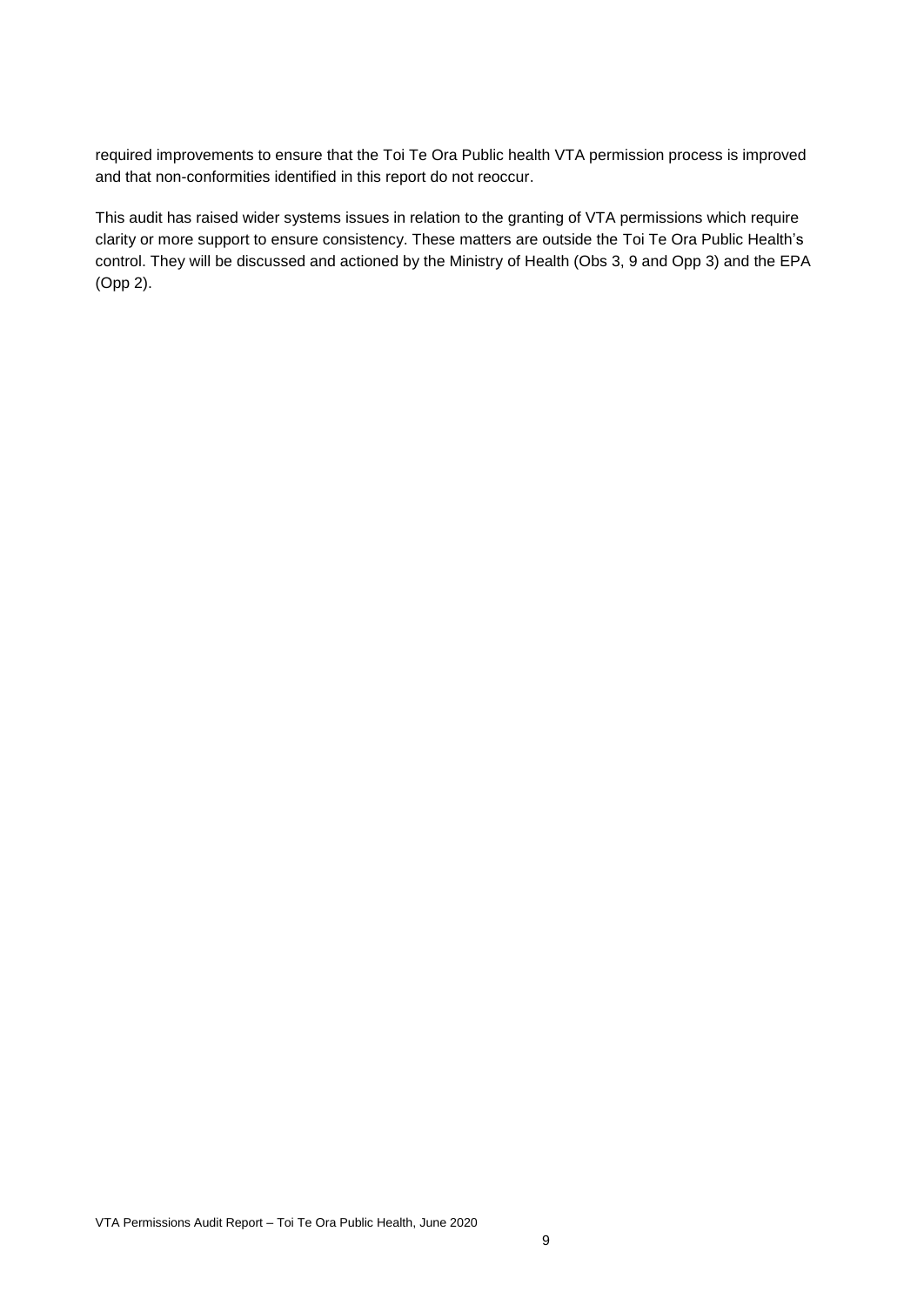### <span id="page-9-0"></span>**Basic audit data**

| Audit date                                     | 19 June 2019                   |
|------------------------------------------------|--------------------------------|
| Audit period                                   | 26 October 2017 - 12 June 2019 |
| Permissions audited by EPA                     | 3                              |
| Applications made to Toi Te Ora Public Health* | 28                             |
| Permissions granted *                          | 15                             |
| Permissions declined*                          | $\Omega$                       |
| Permissions revoked*                           | 10                             |
| Permissions withdrawn*                         | $12 \overline{ }$              |
| Permissions audited by enforcement officers*   | 10                             |
| Desktop audit*                                 | 10                             |
| Field audit*                                   | 2                              |

\* Self-reported data from Toi Te Ora Public Health

#### **Permissions sampled**

Three permissions were sampled. The permissions were chosen to include VTAs such as aerial and ground-based sodium fluoroacetate (1080) and potassium cyanide operations.

| <b>No</b> | Application<br><b>Identification Code</b> | Operation name                                                                              | Date granted     |
|-----------|-------------------------------------------|---------------------------------------------------------------------------------------------|------------------|
|           | 17-033-CEN-ROTPH                          | Exotic Forests Under the Management of PF Olsen Ltd<br>and Timberlands Ltd (Exotic Forests) | 26 October 2017  |
| 2         | 18-013-CEN-ROTPH                          | Whakatane Reserves Rat and Possum Control<br>(Whakatane Reserves)                           | 4 September 2018 |
| 3         | 19-002-CEN-ROTPH                          | Kaingaroa Forest                                                                            | 17 April 2019    |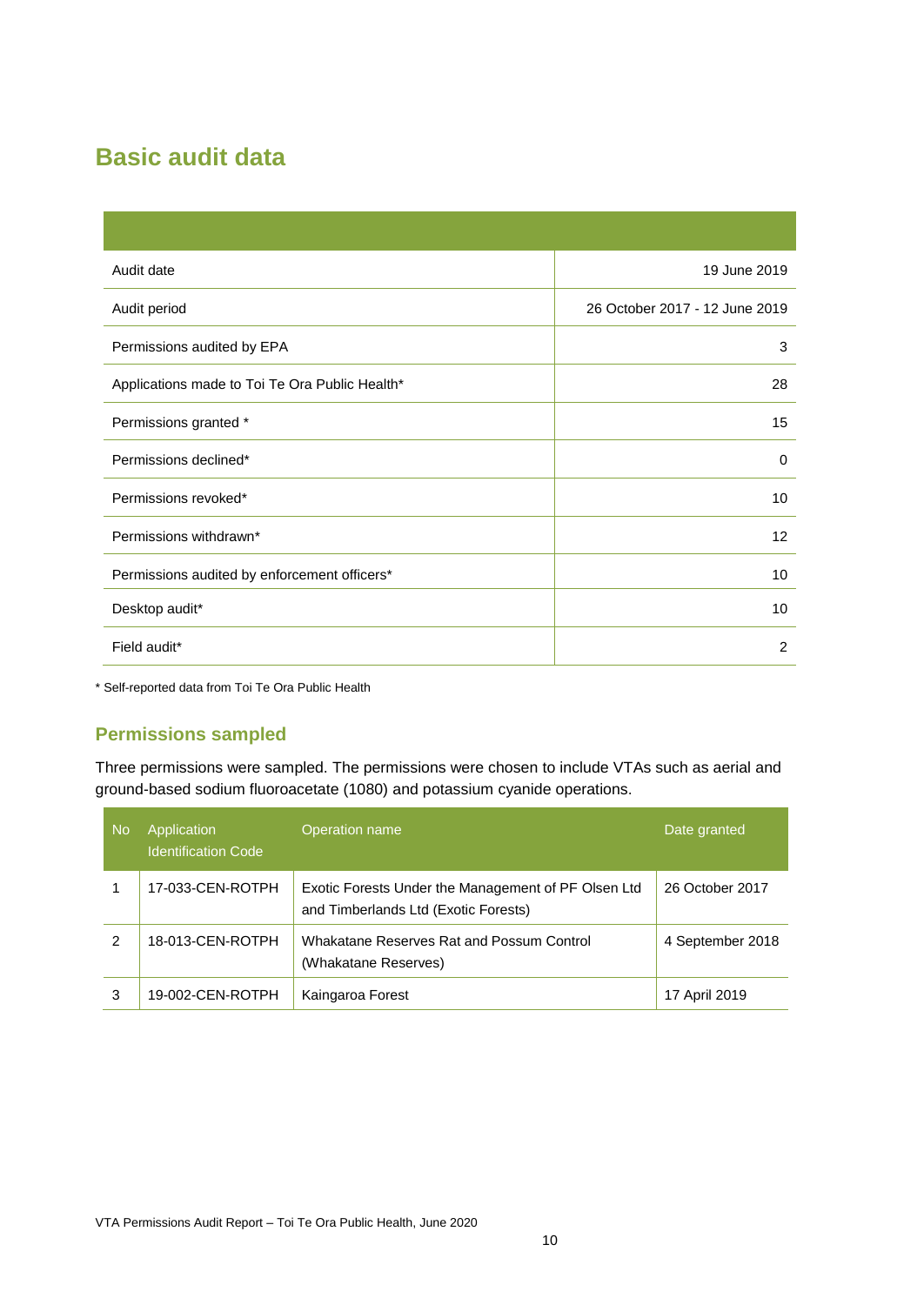### <span id="page-10-1"></span><span id="page-10-0"></span>**Audit findings**

#### **Key documents**

The key documents that support the exercise of the delegation are as follows:

| <b>Document</b>                                                                                                             | <b>Author</b>                  | <b>Date</b>       |
|-----------------------------------------------------------------------------------------------------------------------------|--------------------------------|-------------------|
| Hazardous Substances and New Organisms Act 1996                                                                             |                                |                   |
| Instrument of Delegation                                                                                                    | <b>EPA</b>                     | 23 March 2016     |
| Approved Application form [version 5]                                                                                       | EPA                            | 14 June 2018      |
| Approved permission form [version 5]                                                                                        | EPA                            | 14 June 2018      |
| Communications Guideline for Aerial 1080 Operations                                                                         | ERMA*                          | March 2009        |
| <b>Operational Agreement</b>                                                                                                | Ministry of Health and the EPA | 4 May 2016        |
| Application of Model Permit Condition for VTAs and<br>other Hazardous Substances                                            | Ministry of Health             | June 2018         |
| Issuing Permissions for the Use of Vertebrate Toxic<br>Agents (VTAs) Guidelines for Public Health Units (the<br>Guidelines) | Ministry of Health             | <b>March 2013</b> |
| Environmental Health Protection Manual [version 12]                                                                         | Ministry of Health             | October 2018      |
| Standard Operating Procedure for Issuing VTA Health<br>Permission                                                           | Toi Te Ora Public Health       | October 2017      |
| Standard Operating Procedure for Auditing Health<br><b>Permission Conditions</b>                                            | Toi Te Ora Public Health       | October 2017      |

\* The Environmental Risk Management Authority (ERMA), EPA's predecessor

#### **Process**

l

The basic process to assess applications for permissions for the use of VTAs specified in the Instrument of Delegation, based on the key documents listed above, is as follows:

 applications for permissions to use the VTAs specified in the Instrument of Delegation are made on EPA-approved forms<sup>11</sup>

<sup>&</sup>lt;sup>11</sup> Section 95A HSNO Act and clause 2 of the Instrument of Delegation.

VTA Permissions Audit Report – Toi Te Ora Public Health, June 2020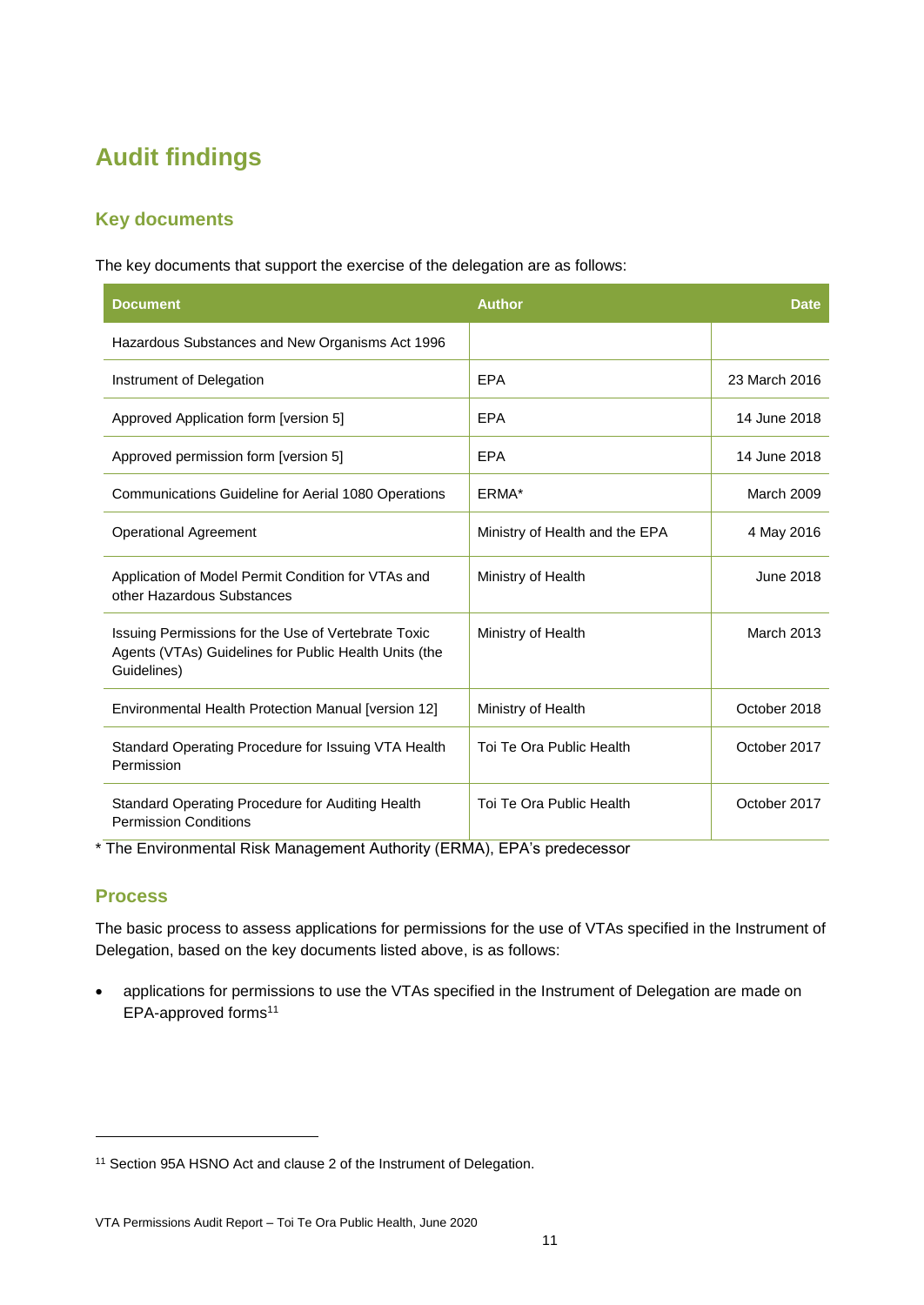- the applications are lodged with the local public health unit, with one application being lodged for each permission sought<sup>12</sup>
- $\bullet$  all conversations and requests for further information with the applicant is documented<sup>13</sup>
- the application is assessed by an health protection officer who prepares a risk assessment<sup>14</sup> determining conditions required and the reasons for the proposed conditions<sup>15</sup>
- the permission is peer reviewed by another HSNO officer and the applicant<sup>16</sup>
- the final permission is signed off by the HSNO Officer<sup>17</sup>
- the permission is granted on a form approved by the  $EPA^{18}$  and is provided to the applicant<sup>19</sup>
- the permission must be provided to the EPA within 20 working days of the date of issue $20$
- every permission will be audited by an enforcement officer $2<sup>1</sup>$ , either through a field audit or a desktop audit<sup>22</sup>
- non-compliances with permission conditions are to be investigated by enforcement officers and enforcement action taken, if necessary<sup>23</sup>.

#### **Access to key documents**

The key documents referred to above, except for the Operational Agreement between the Ministry of Health and the EPA, were able to be accessed by the auditors during the audit.

Toi Te Ora Public Health has developed and implemented standard operating procedures to support enforcement officers to carry out their duties in regards to VTA permissions. All enforcement officers are able to access the Toi Te Ora Public Health standard operating procedures *Issuing VTA Health Permission* and *Auditing Health Permission Conditions* in their on-site computer system and were aware of them.

- <sup>19</sup> Point 5, Responsibilities, *Issuing VTA Health Permission*, p 1.
- <sup>20</sup> Clause 7 of the Instrument of Delegation.
- <sup>21</sup> Clause 6 of the Instrument of Delegation.
- <sup>22</sup> The Guidelines, pp 29-30.

<sup>12</sup> Section 95A HSNO Act and the Guidelines

<sup>13</sup> *Issuing VTA Health Permission*, p 2, para 2.

<sup>14</sup> Clause 4 of the Instrument of Delegation. Para 2 *Issuing VTA Health Permission*, p 2.

<sup>15</sup> Clause 4(b) of the Instrument of Delegation. Para 2, *Issuing VTA Health Permission*, p2.

<sup>16</sup> Point 4, Responsibilities, *Issuing VTA Health Permission*, p 1.

<sup>17</sup> Instrument of Delegation.

<sup>18</sup> Section 95A(6) HSNO Act.

<sup>&</sup>lt;sup>23</sup> Enforcement officers' powers under a warrant (section 103A HSNO Act); clauses 3.5 and 4.2.7 of the Operational Guidelines; the enforcement officers' role, as described in the Guidelines, p 19; section 11 - Introduction, p 8; section 11.4, p 12; section 11.8.5, p 26 The Manual; enforcement, *Issuing VTA Health Permissions*, p 2.

VTA Permissions Audit Report – Toi Te Ora Public Health, June 2020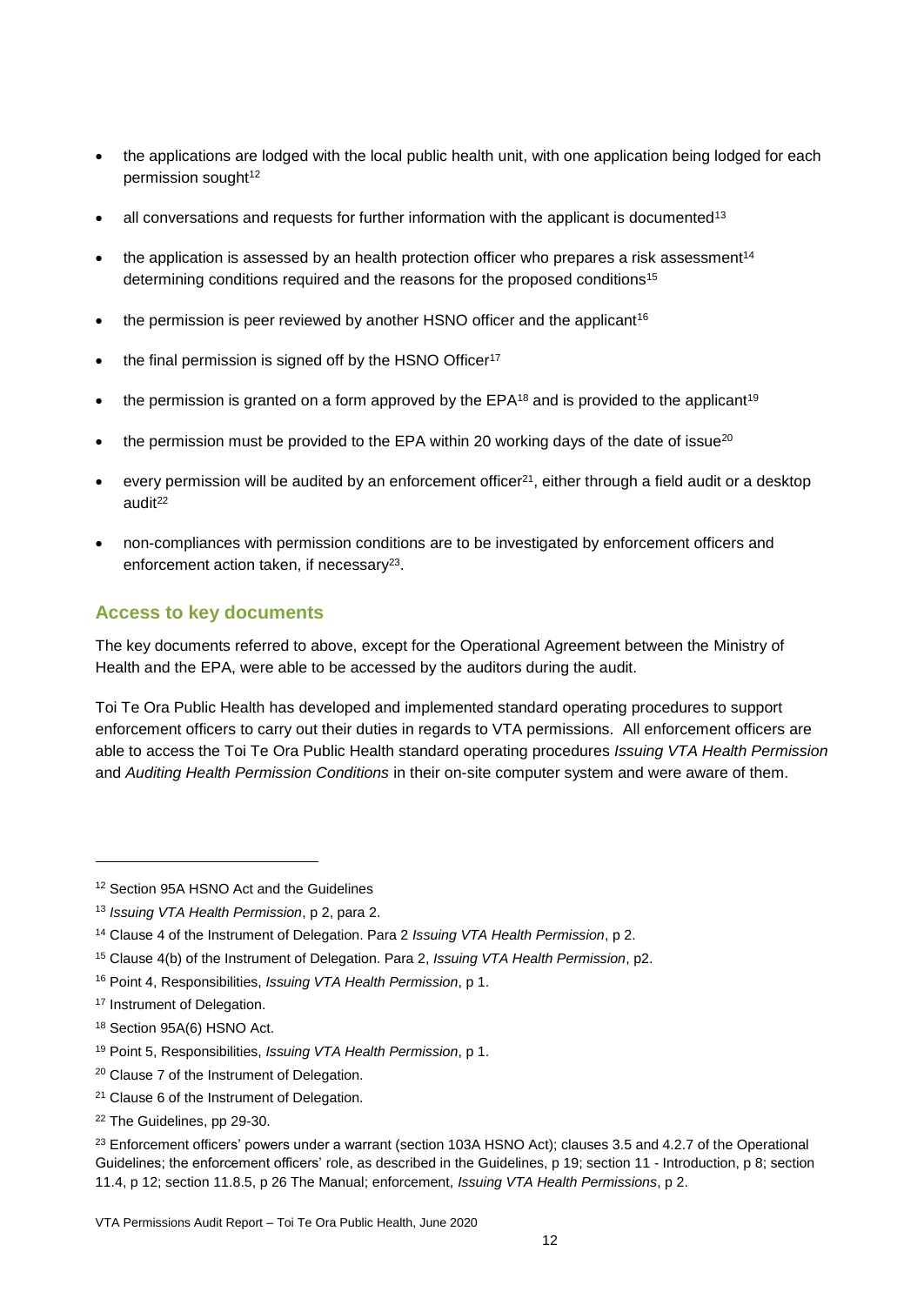#### **Amendments to key documents**

#### **Obs 1: Toi Te Ora Public Health standard operating procedures for VTAs were due to be reviewed in October 2018 but this was not completed at the time of the audit**

Toi Te Ora Public Health has two standard operating procedures which guide their VTA permissions process. The standard operating procedures were due to be reviewed in October 2018. The Manager Health Protection advised they started the review process in October 2018 but have yet to finalise their standard operating procedures pending the EPA audit findings and discussion with other public health units. The current standard operating procedure: *Auditing Health Permission Conditions* includes a percentage of operations to be audited if they fit the high, medium and low risk criteria. Toi Te Ora Public Health wanted to confirm the frequency and proportion for auditing permissions before finalising the review of their standard operating procedures.

#### **Additional information**

The Ministry of Health provides updates or key messages to public health units through a newsletter circular available through the Ministry of Health's Emergency Management Information System. Any relevant changes are implemented in the standard operating procedures.

The auditors observed a good practice at Toi Te Ora Public Health where new information from the circular is discussed during the team meetings, added to meeting minutes and actions points are created to ensure that this information is addressed. The auditors found notes about the updated application form (June 2018), dates of hazardous substance training and VTA operation follow ups associated with responsible persons included in the meeting minutes.

#### **Additional policy**

Toi Te Ora Public Health also has a conflict of interest policy and register of conflicts for all areas of Health Protection work. Any conflicts of interest are declared on the "Interest Declaration Form" which is filed in individual personnel files.

#### **Exercise of powers**

The power to consider an application for, and grant permission to use, various VTAs in specific circumstances under s 95A of the HSNO Act has been delegated by the EPA to medical officer of health's and health protection officers appointed as enforcement officers under the HSNO Act.

The EPA database for VTA permissions were examined and all permissions granted by Toi Te Ora Public Health from 26 October 2017 to the date of this audit were granted by the enforcement officers. All sampled permissions were granted by the same enforcement officer. Warrants and training were sighted for the main enforcement officers who grant permissions at the audit.

The enforcement officers stated that it is highly unlikely that a non-warranted officer would assess an application, as six out of eight Statutory Officers are enforcement officers. All applications are entered into HealthScape and assigned to one of the two main enforcement officers who grant permissions. HealthScape is monitored by Toi Te Ora Public Health management, allowing managers to have oversight of the workload of the enforcement officers.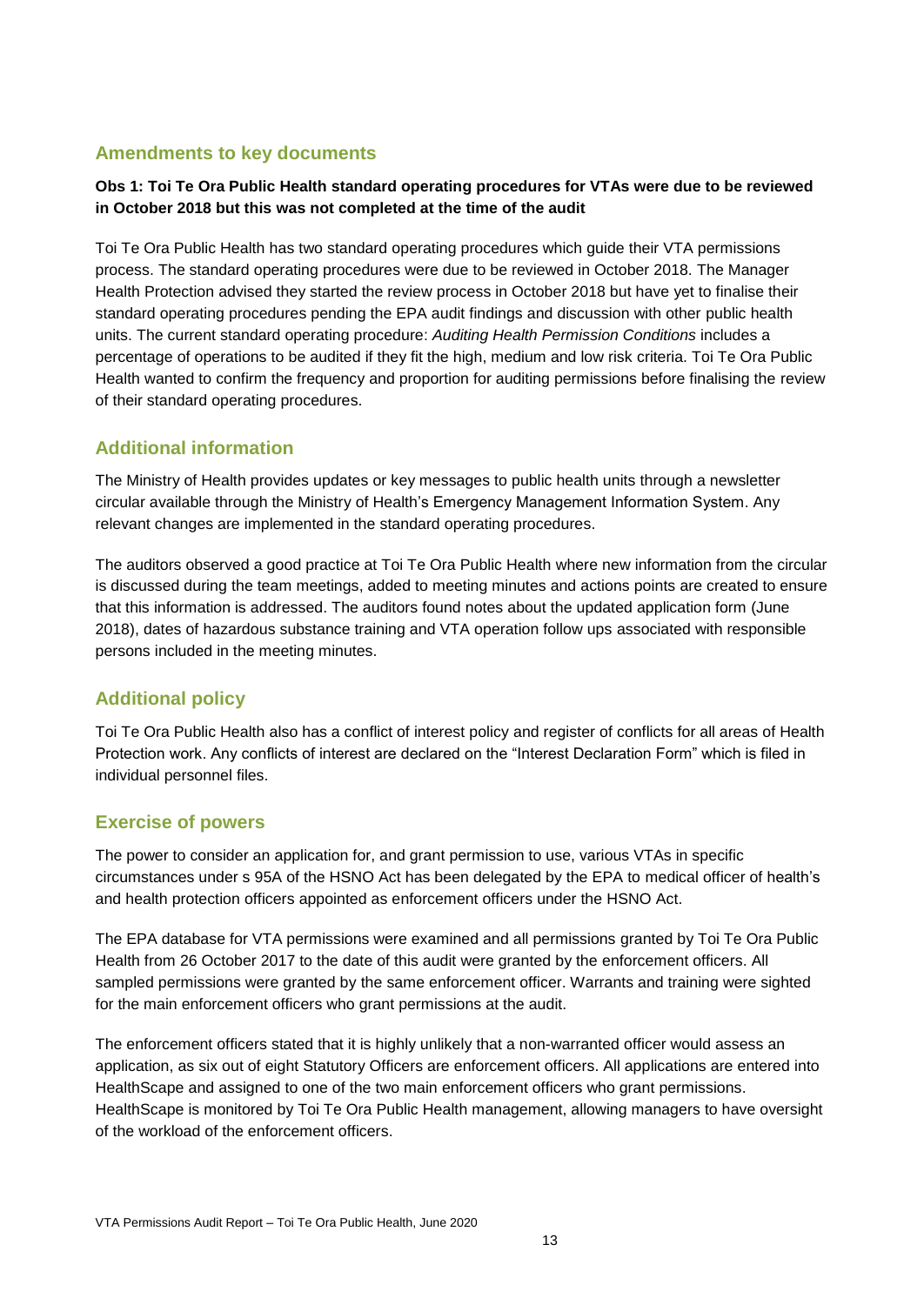#### **Officer training and warranting**

#### **Obs 2: Information provided to the Ministry of Health to verify ongoing competency for HSNO Act enforcement officers is not updated.**

Hazardous substances training is required to be completed by each enforcement officer every three years to retain a HSNO Act warrant<sup>24</sup>. If training is shown to be incomplete, the Ministry of Health considers revoking the warrant.

The manager of the public health unit is required to provide the Ministry of Health with an annual summary of training and qualifications for each enforcement officer to verify their competency<sup>25</sup>. This includes current statutory appointments and completion dates for the Hazardous Substances Foundation and Refresher training courses.

The Ministry of Health reminds public health units of upcoming training and verifies if a person who has missed a training will continue to complete the training. People who do not complete training may have their warrants revoked by the Director-General of Health.

The auditors viewed the annual summary of training and qualifications (dated 31 July 2018) from Toi Te Ora Public Health to the Ministry of Health. The summary shows that two enforcement officers completed the HSNO Foundation course in 2014 but had not completed the Refresher course in 2017 when training was due.

Evidence of one of the enforcement officer's completion of the HSNO Refresher Course in 2017 was seen and therefore meets The Manual requirements to retain a HSNO warrant and continue to grant VTA permissions. The other enforcement officer, however, did not complete the training in 2017 and did not meet the criteria for the Appointment of Statutory Officers and could have his warrant revoked by the Ministry of Health. Further information was requested which confirmed that the Ministry of Health followed up on this issue and provided a one year extension on 26 October 2017 for this enforcement officer to repeat his training by 31 December 2018. Training did not occur by 31 December 2018 and therefore Toi Te Ora Public Health confirmed that this enforcement officer has had his warrant revoked. The EPA database of VTA permissions shows this enforcement officer has not granted any VTA permissions since 2012.

The Ministry of Health reviews any inconsistencies from the annual summary to verify ongoing competency. However, Toi Te Ora Public Health should be providing up to date information from their spreadsheet of enforcement officers completed training in the 2018 annual summary provided to the Ministry of Health.

#### **Obs 3: Evidence of appointment lists enforcement officers' powers under s103 of the HSNO Act instead of s103A.**

Toi Te Ora Public Health stores copies of HSNO warrants in individual personnel files and in the public health unit system. These were easily accessible during the audit.

<sup>24</sup> Section 11.2.2, p 10 The Manual.

<sup>25</sup> Appendix 1: 2018-19 Hazardous Substance Action Plan, Environmental Health Protection Manual, Version 12, page 60.

VTA Permissions Audit Report – Toi Te Ora Public Health, June 2020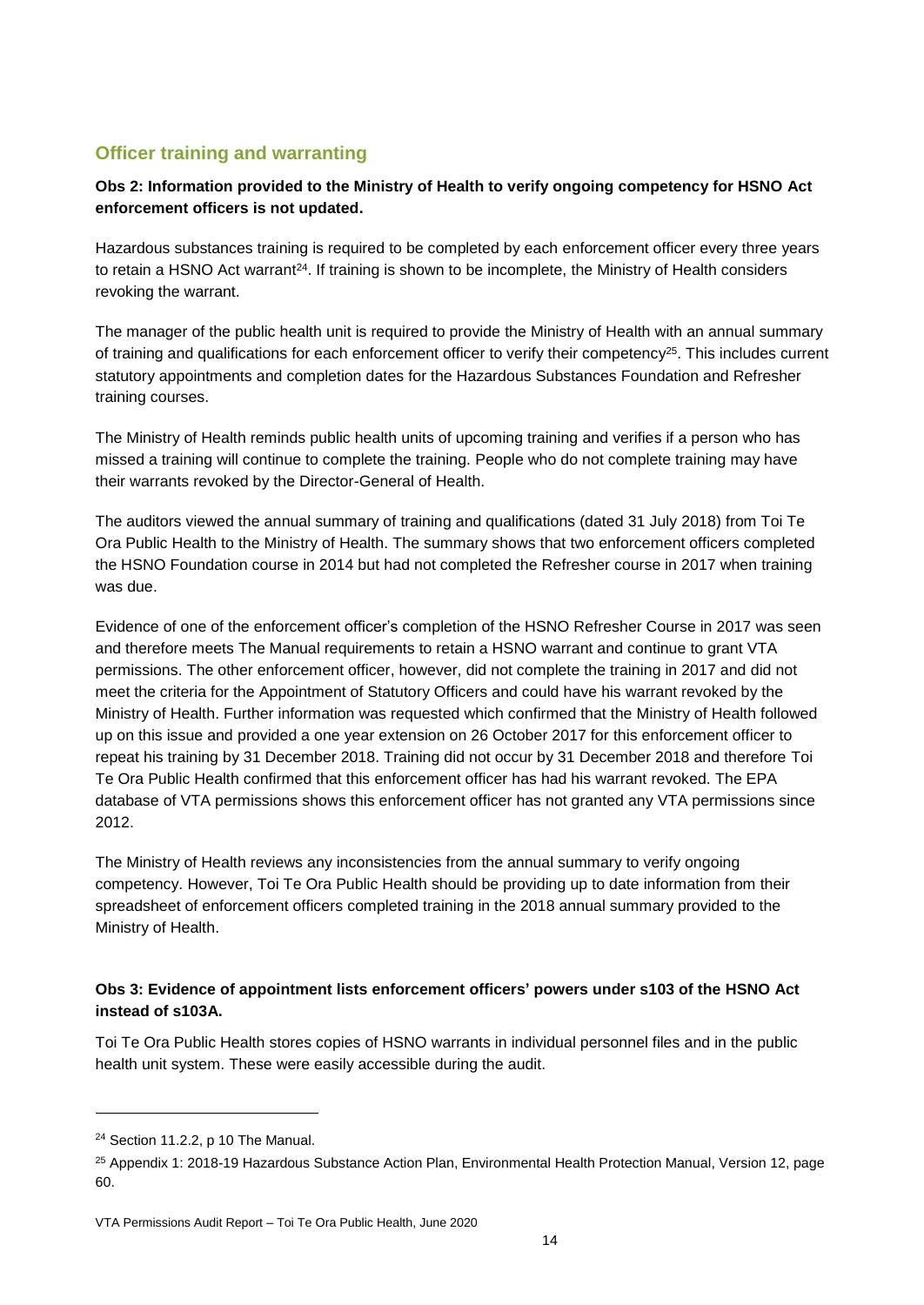All HSNO Act warrants of appointment issued by the Director-General of Health were viewed during the audit. Enforcement officers appointed by the Director-General of Health were appointed under s100(3) of the HSNO Act. However, the warrants referred to s103 of the HSNO Act (Powers of entry for inspection relating to new organisms), rather than s103A of the HSNO Act (Powers of entry for inspection relating to hazardous substances). The HSNO Act was amended on 1 December 2017 where s103 was amended from "Powers of entry for inspection" to "Powers of entry for inspection relating to new organisms". All warrants should be amended to refer to the correct section of the HSNO Act, being s103A of the HSNO Act.

#### **Policies and procedures**

The auditors observed good practice at Toi Te Ora Public Health where enforcement officers were seen to be documenting and following their peer review process in the standard operating procedure *Issuing VTA Health Permission*. The peer review process is completed on the "VTA Permission Check Form". The peer reviewer reviews the application, risk assessment and the permission condition. Any feedback from the peer reviewer is documented and considered by the enforcement officer granting the permission. Evidence of peer reviews were seen to be saved in HealthScape for all sampled permissions. The peer review process also includes sending a PDF version of the draft conditions to the applicant to ensure that they understand all conditions. This enables any objections to the draft conditions to be discussed prior to the granting of the permission. This is considered to be good practice to ensure the applicant understands the conditions by reviewing permission conditions with them.

#### **Obs 4: Toi Te Ora Public Health processes for issuing VTA permissions were not always followed by enforcement officers.**

The auditors identified inconsistencies in following procedures outlined in the Toi Te Ora Public Health standard operating procedure *Issuing VTA Health Permission*. These are listed below:

- The standard operating procedure requires the enforcement officer to send the final PDF permission (with signed operational maps and each permission page initialled) to the operator, EPA and HealthScape<sup>26</sup>. None of the sampled permissions showed pages initialled by the granting enforcement officer.
- All permissions were provided to the EPA within 20 working days as required by the Instrument of Delegation, however, the standard operating procedure requires a copy of the final permission to be sent to the EPA within three working days. The Whakatane Reserves permission<sup>27</sup> was granted on 4 September 2018 but the EPA received the permission on 11 September 2018. This is not within three working days as required by the standard operating procedure<sup>28</sup>.

Although implementing a standard operating procedure is not a requirement under the Instrument of Delegation, the standard operating procedures support and simplify the process of issuing VTA permissions for day to day reference. It is recommended that the standard operating procedure is followed by the enforcement officers who are issuing VTA permissions.

<sup>26</sup> Point 5, Responsibilities, *Issuing VTA Health Permission*, p 1

<sup>27</sup> Permission 18-013-CEN-ROTPH

<sup>28</sup> Issuing VTA Permissions, *Issuing VTA Health Permission*, p 2.

VTA Permissions Audit Report – Toi Te Ora Public Health, June 2020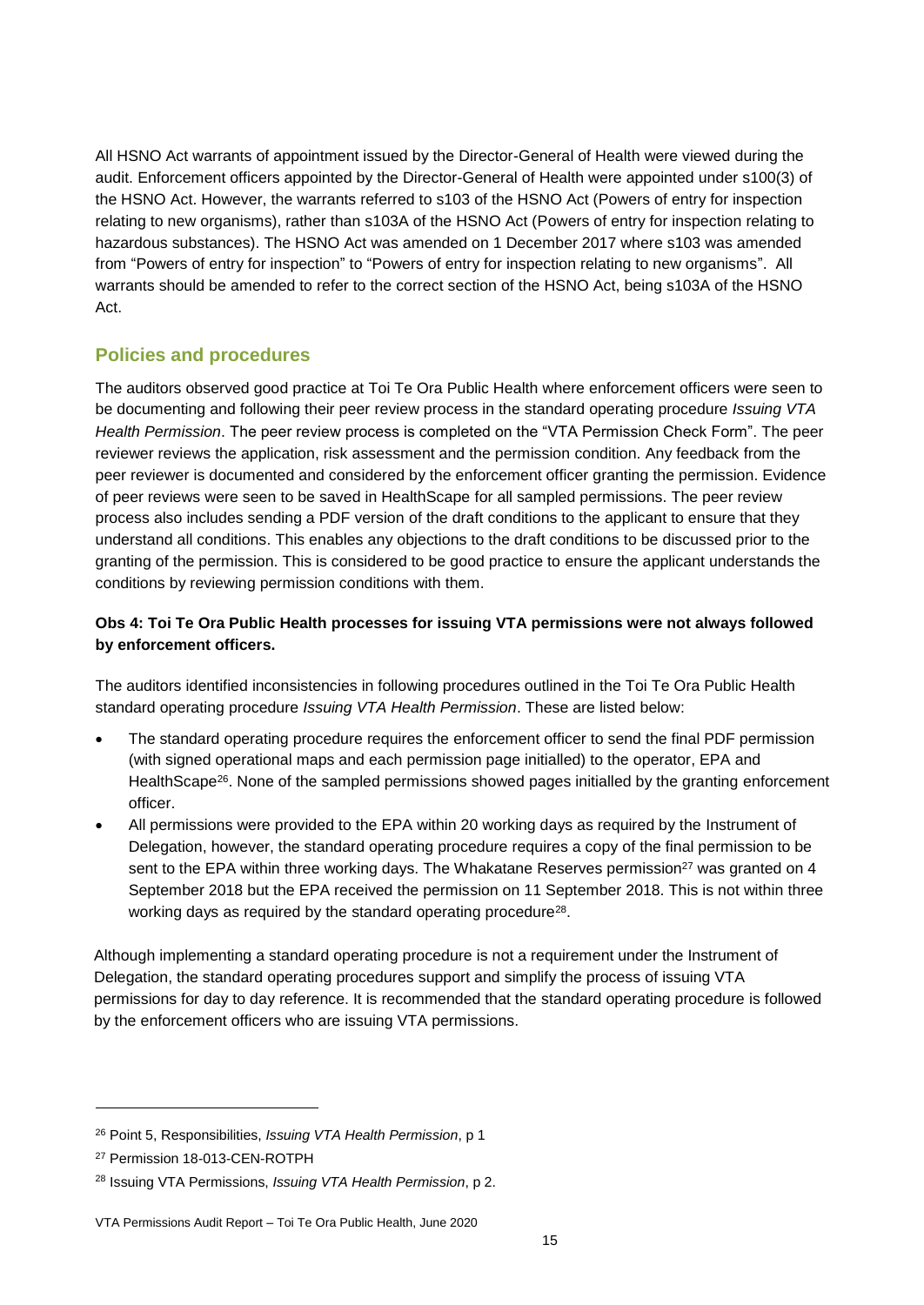#### **Obs 5: The standard operating procedure** *Issuing VTA Health Permission* **is not aligned with the Instrument of Delegation.**

The auditors identified discrepancies between the standard operating procedure documents and the Instrument of Delegation. These issues are listed below:

- The flow chart titled "Issuing permissions for the use of Vertebrate Toxic Agents (VTAs)" did not include the need to notify the EPA when a permission is revoked. It is a requirement in the Instrument of Delegation to provide the EPA with a copy of the revocation within 20 working days of the date of issue.
- The standard operating procedure also states that a copy of the final permission must be sent to the EPA within three working days. The Instrument of Delegation clause 7 states that the permission must be provided to the EPA within 20 working days of the date of issue. This is a discrepancy between the Instrument of Delegation and the standard operating procedure.

It is recommended that any standard operating procedures implemented by Toi Te Ora Public Health are consistent with the key documents that support the granting of VTA permissions so that the process is clear to the enforcement officers who are using the standard operating procedures.

#### **Document control**

#### **Obs 6: Reissued permission does not refer to the permission it had replaced.**

The application and permission forms are approved by the EPA. Appendix 4 of the Guidelines (Permission, amendment and revocation forms for use of VTAs) requires a reissued permission to have the following sentence added: "this permission replaces the permission issued on, application identification code of replaced permission". The permission for Exotic Forests<sup>29</sup> was revoked due to an increase in operational area. The replacement permission for Exotic Forests<sup>30</sup> did not include the above sentence from the Guidelines. Adding this sentence to the reissued permission ensures the permission process is clear and traceable.

#### **Risk assessment**

#### **Obs 7: Risk assessments did not include the reasons for the exclusion of conditions which are listed in the Guidelines Table 1: Applicable conditions by application method.**

A risk assessment is used to assess VTA applications. The risk assessments for each sampled permission includes the checklist for assessing VTA applications and the "Setting of Permit Conditions" document that lists the selected Model Permit Conditions (MPCs) (conditions developed by the Ministry of Health and included in the Guidelines), any variation to MPCs and rationale for the inclusion of the condition. The "Setting of Permit Conditions" document includes a column titled "Rationale for inclusion/exclusion of condition" however, when MPCs are excluded, a reason for this exclusion is not recorded.

<sup>29</sup> Permission 17-029-CEN-ROTPH

<sup>30</sup> Permission 17-033-CEN-ROTPH

VTA Permissions Audit Report – Toi Te Ora Public Health, June 2020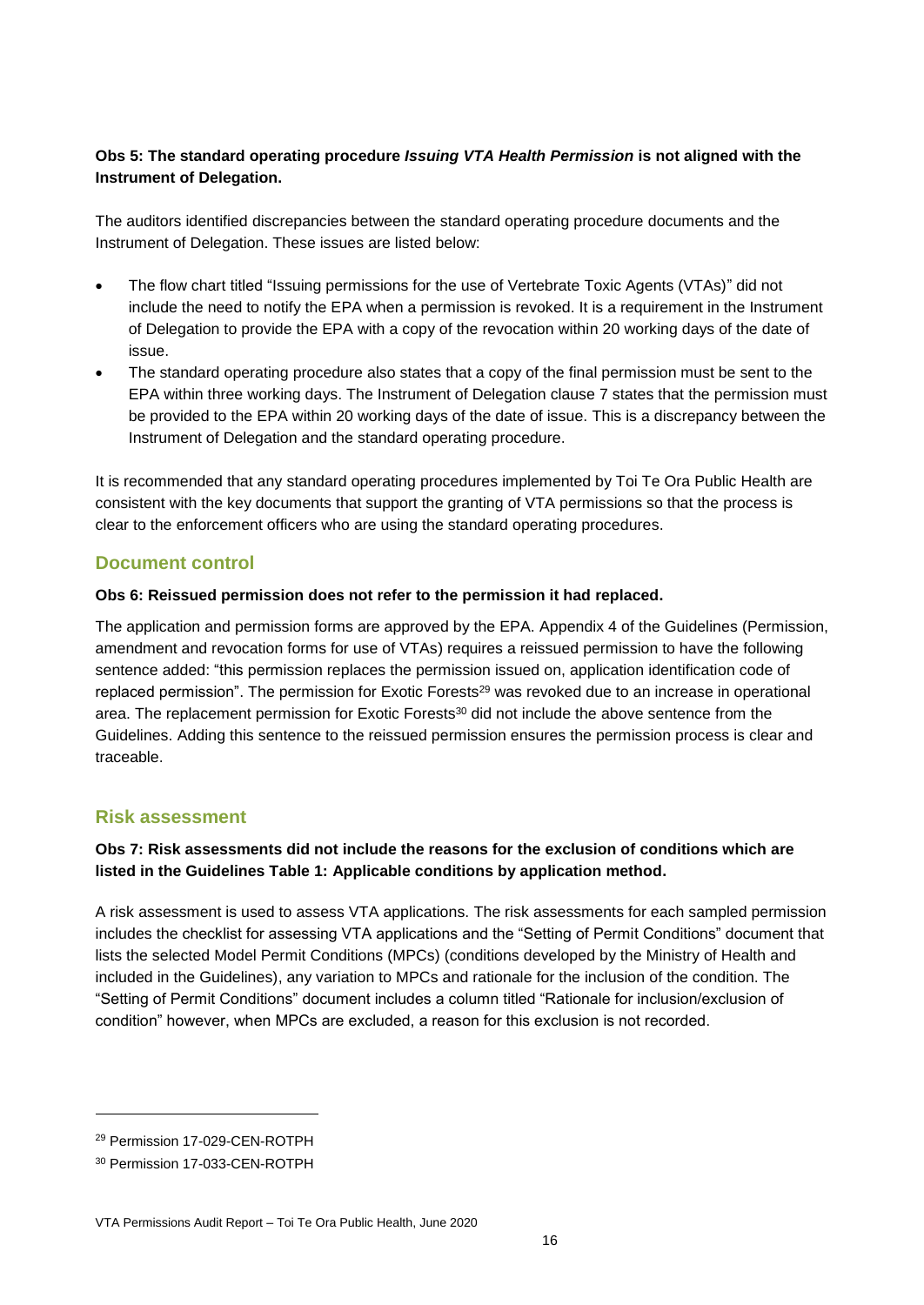The Instrument of Delegation requires that a record must be maintained of the risk assessment that details the reasons for setting, amending or modifying any condition(s) included in the permission. For the sampled permissions, the risk assessment had identified the applicable MPCs for each application and the reason for selecting the MPCs<sup>31</sup>. This is in compliance with the delegation.

Table 1: "Applicable conditions by application method" of the Guidelines sets out the MPCs that apply to each kind of VTA and application type. The sampled permissions were seen to have excluded many MPCs which are listed in the table for the application of the substance (e.g. aerial 1080 and potassium cyanide), without justification of the exclusion.

The risk assessment for the aerial Kaingaroa Forest permission<sup>32</sup> did not include the rationale why certain MPCs that apply to aerial 1080 operations were excluded. For example: conditions relevant to the exclusion from public areas, exclusion from walking and vehicle tracks, exclusion from schools and early childhood centres, aerial exclusions, aerial applications to tracks and first clearances, second clearances and GPS track logs, were not included in the permission.

The enforcement officers explained the exclusion of these conditions. The reasons included that the operations were conducted on private land where there is no public access unless permitted by the land owner. However, these reasons were not mentioned in the "Setting of Permit Conditions" document for that permission. The permission included water supply conditions to mitigate Iwi concerns over contamination of water supplies, despite there being no domestic water supplies in the operational area. Enforcement officers often make decisions to include MPC relating to water to ease public concern.

Justification around the exclusion of MPCs is particularly important for aerial 1080 permissions and it is considered best practice to document reasons for the exclusion and inclusion of MPCs, as applicable.

Records of amendments, any clarifications and any follow up information missing from applications were seen to be documented. Email correspondence including further information requested by the enforcement officer for a specific application was seen to justify decision-making. For example, the application for the Whakatane Reserves permission<sup>33</sup> did not include the VTA name and required an update on page 4 of the application to include the hazardous substance. The enforcement officer requested an update on 3 September 2018 to correct the form and a response was received on 3 September 2018 from the applicant. This was recorded in the permission folder in their on-site computer system.

#### **Obs 8: Insufficient documentation existed to justify assessment of aerial 1080 applications in accordance with** *Communications Guideline for Aerial 1080 Operations (2009).*

Under the Operational Agreement the Ministry of Health is responsible for requiring enforcement officers to give full consideration to the provisions of the *Communications Guideline for Aerial 1080 Operations* (Communications Guideline) prior to granting permissions for the aerial use of 1080.

Enforcement officer's advised that as a matter of practice they assess applications for aerial 1080 against the Communications Guideline.

<sup>&</sup>lt;sup>31</sup> Clause 4(b) of the Instrument of Delegation.

<sup>32</sup> Permission 19-002-CEN-ROTPH

<sup>33</sup> Permission 18-013-CEN-ROTPH

VTA Permissions Audit Report – Toi Te Ora Public Health, June 2020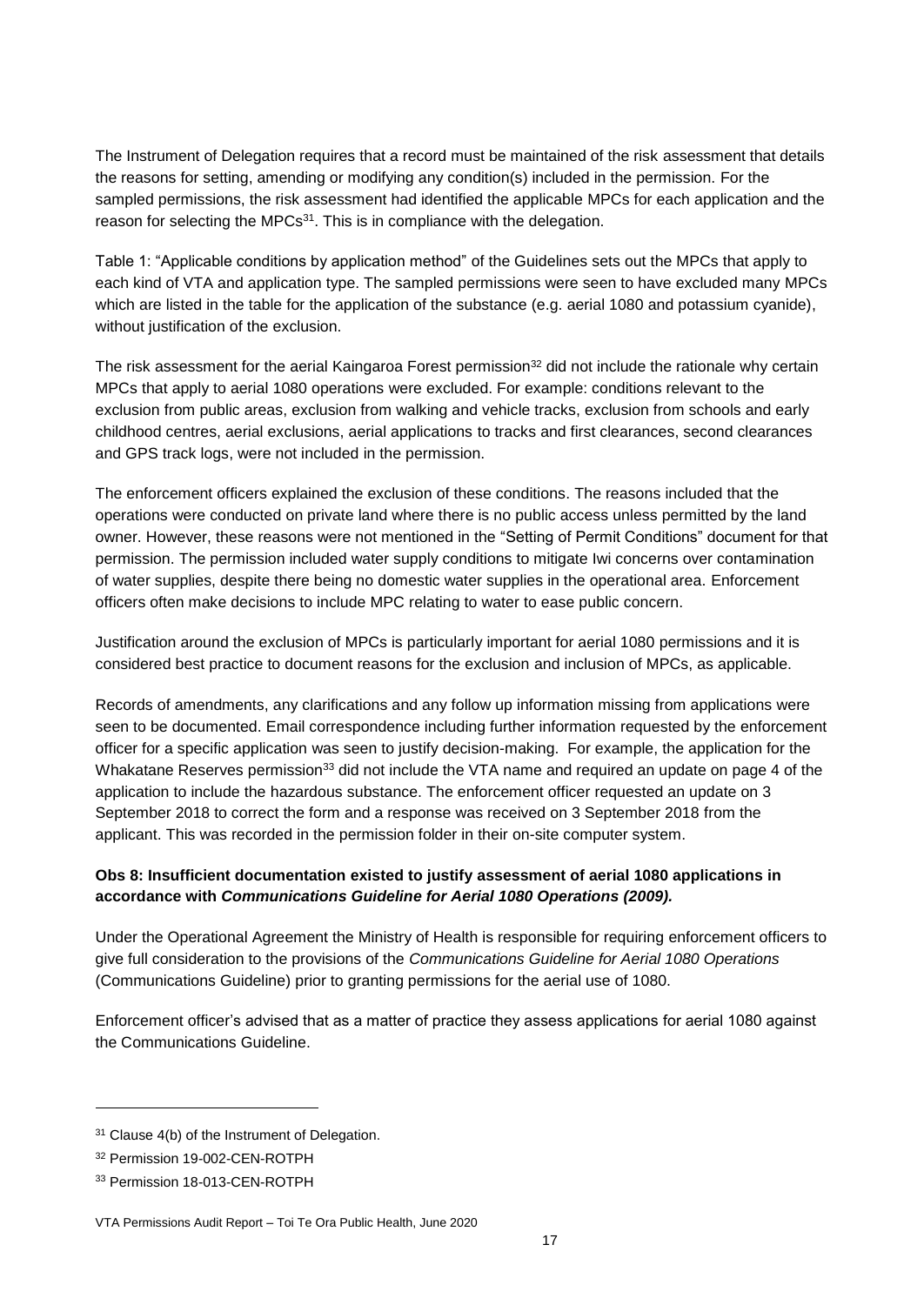It was observed that for aerial 1080 applications, the VTA application checklist requires enforcement officers to record their assessment of the adequacy of public information and consultation campaign against the Communications Guideline through a tick box system. The enforcement officers would have no opportunity to include their reasoning using the checklist in its current form.

If enforcement officers receive a complaint regarding consultation, they follow up with operators to check if the person complaining should have been engaged in the consultation process. Enforcement officers also check that Iwi are consulted. Enforcement officers stated that the Ministry of Health advised that public health units need to check only consultation relevant to public health risks rather than the whole communication plan.

It is recommended that enforcement officers document the reasons why they consider that the applicant's communication plan meets the Communications Guideline, for example by assessing whether the applicant consulted the appropriate members of the community and has done so in a manner/at a level that meets the Communications Guideline. This recommendation aims to ensure that there is a record of the reasons for this assessment, increasing the public's confidence that the matter was thoroughly considered as well as the transparency of the decision-making process.

#### **Permission conditions**

The Instrument of Delegation allows the enforcement officer to add, delete or vary a condition on a permission. Toi Te Ora Public Health enforcement officers routinely deviate from the MPCs in the Guidelines, by amending them to be more specific. enforcement officers customise the condition for notification, particularly for 1080 aerial operations, to "the applicant shall advise (the enforcement officer who granted the application) of Toi Te Ora Public Health of the proposed aerial treatment date, and the pre (non-toxic) feed treatment dates, at least 24 hours prior to commencing application". These notification conditions are customised due to issues identified in the past with aerial operations. By varying the notification condition the enforcement officer responsible for granting the permission receives the notification directly and is able to provide accurate advice to the public during the pre-feed application stage and the toxic application stage.

Another variation seen in permission conditions was the notification conditions for landowners, schools, health services and the public. The variation seen requires the applicant to notify the various parties and to provide Toi Te Ora Public Health a copy of the database of notified landowners and the date of notification to Toi Te Ora Public Health within two weeks. This allows enforcement officers to check for compliance with their permission conditions.

The auditors observed the good practice of including in the document "Setting of Permit Conditions" the variation to MPCs and the rationale for the change in the conditions. This document is used via the standard operating procedure *Issuing VTA Health Permission* to provide consistency across varied permission conditions.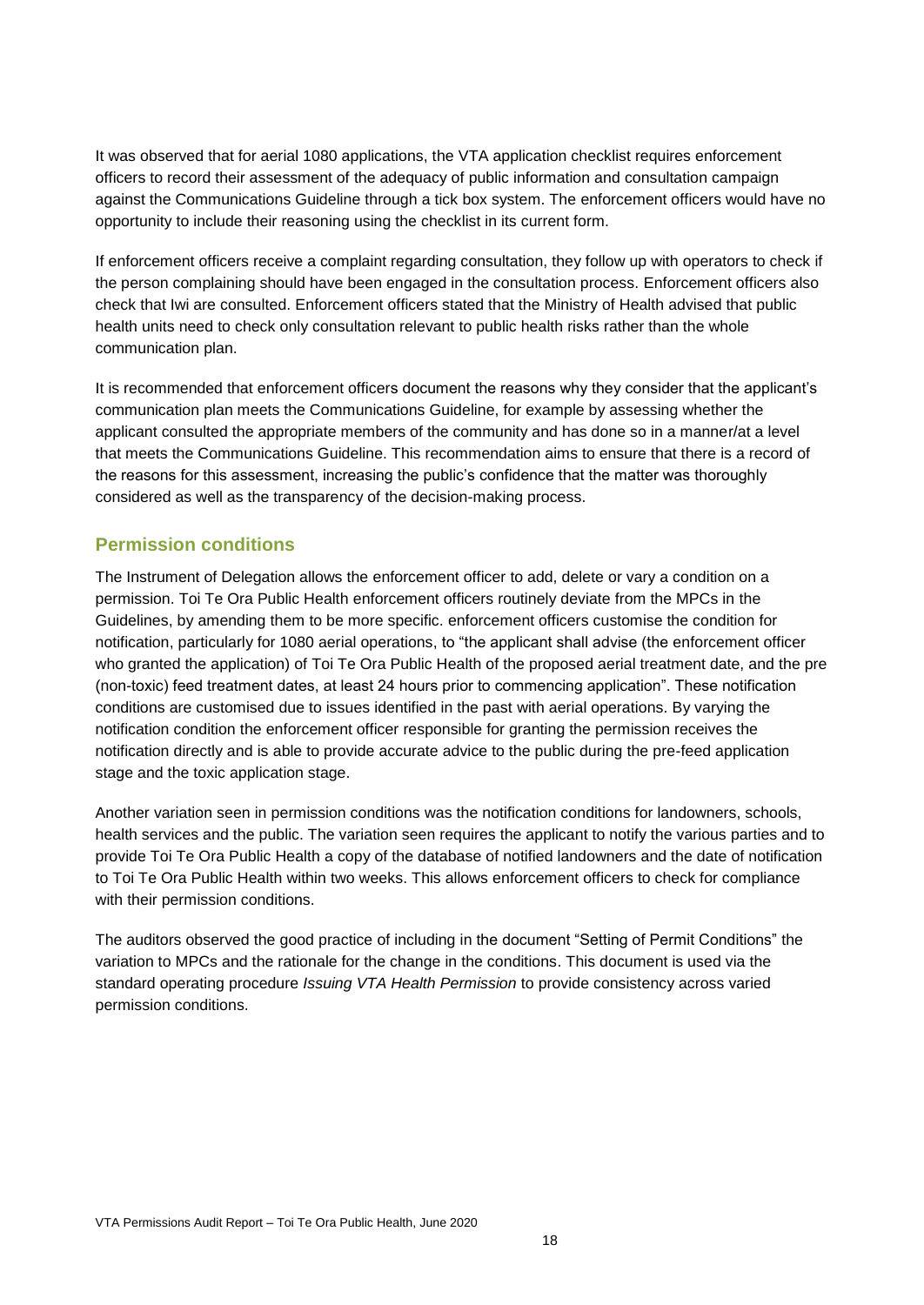#### **Monitoring and audit of permissions and permission processes**

The Instrument of Delegation<sup>34</sup> requires an enforcement officer to audit each permission and document the decision to undertake a field or desktop audit. Of the sampled permissions, evidence of two field audits and two desktop audits were seen to be conducted for the three permissions<sup>35</sup>.

Enforcement officers stated that they conduct field audits for all aerial 1080 operations. The audit reports include the following rationale for choosing a type of audit:

"Toi Te Ora – Public Health Service requirement that all aerial 1080 operations are field audited".

The permissions for aerial 1080 operations include additional conditions that require the applicant to provide the enforcement officer granting the permission with the log report and Differential Global Positioning Systems (DGPS) Flight line map for audit purposes. This forms the desktop audit for aerial 1080 operations.

For the two aerial 1080 permissions<sup>36</sup>, the auditors saw evidence of:

- field audit
- the DGPS Flight line map
- notification email
- log report.

The enforcement officer advised that a field audit was conducted of the Exotic forest permission<sup>37</sup> but they did not produce an audit report.

The audit report form for the Kaingaroa permission<sup>38</sup> included verification of consultation/notification from the application. This was completed via desktop audit review. The log report and DGPS Flight Line Map were reviewed. The audit summary concluded that the overall findings were satisfactory and an audit outcome letter was sent to the permission holder.

#### **NC 1: Self-audit checklists that form the enforcement officer's desktop audit were not always verified by the enforcement officers.**

Enforcement officers include an additional permission condition titled "Self-audit for ground-based VTA application" for desktop audit purposes of ground operations. The condition states "the ground-based VTA operation self-audit checklist enclosed must be completed by the operator and forwarded to the enforcement officer or Toi Te Ora Public Health Service within two weeks of the completion of the operation". This self-audit checklist includes self- checking for notifications, excluded areas, domestic drinking water supplies, public drinking water supplies, warning signs, and additional requirements.

<sup>&</sup>lt;sup>34</sup> Clause 6 of the Instrument of Delegation

<sup>35</sup> Permission 17-033-CEN-ROTPH, permission 18-013-CEN-ROTPH and permission 19-002-CEN-ROTPH

<sup>36</sup> Permission 17-033-CEN-ROTPH and permission 19-002-CEN-ROTPH

<sup>37</sup> Permission 17-033-CEN-ROTPH

<sup>38</sup> Permission 19-002-CEN-ROTPH

VTA Permissions Audit Report – Toi Te Ora Public Health, June 2020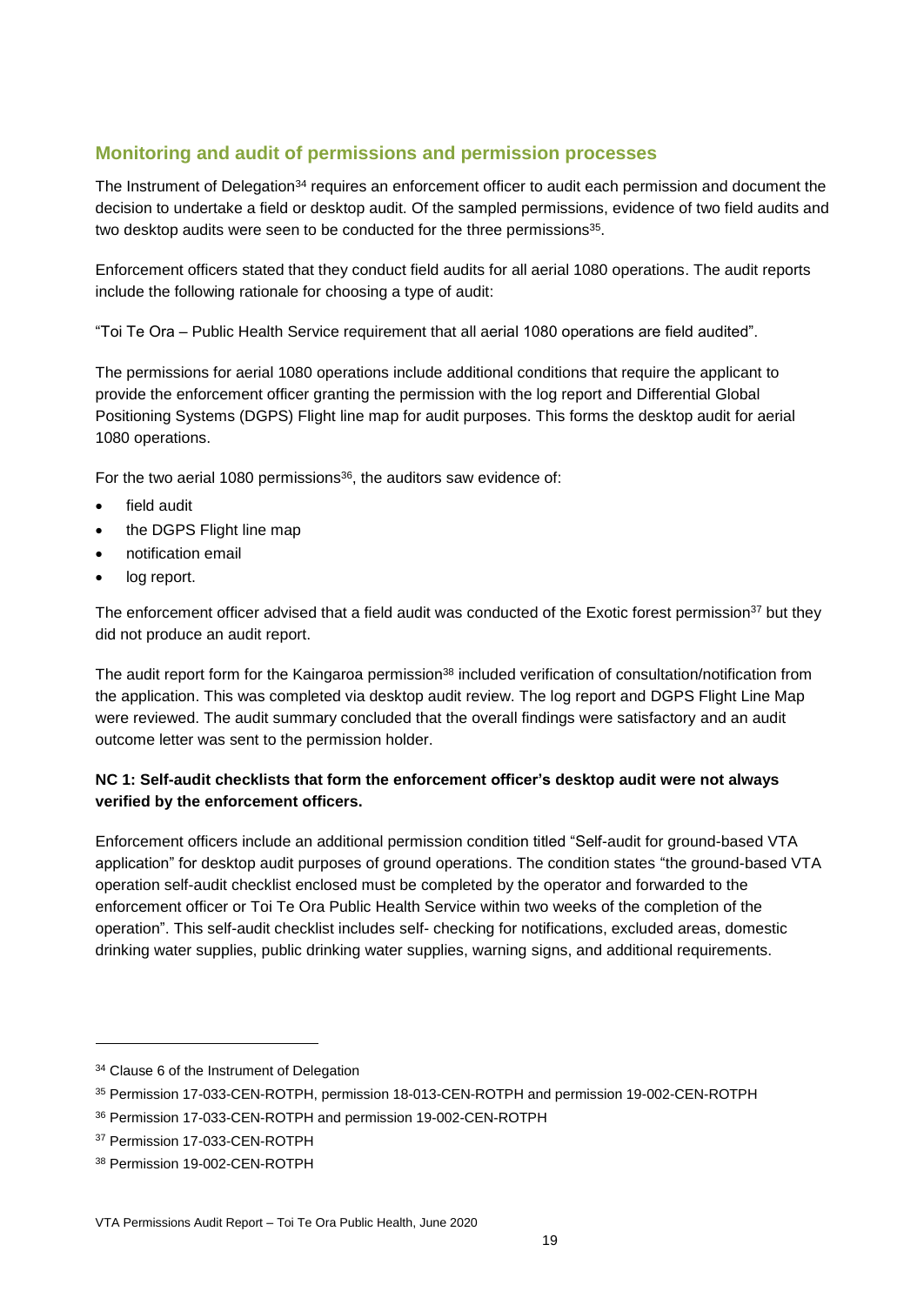The auditors viewed the completed self-audit checklist for the Whakatane Reserves permission<sup>39</sup>. However, there was no verification of the information provided from the operator and therefore it does not meet the Instrument of Delegation requirement that all permissions will be audited. Enforcement officers confirmed that all permissions are "audited", either via field/desktop audit (aerial 1080) or via self-audit, but verification of compliance as reported in the self-audit checklist is not always completed. The standard operating procedure *Auditing Health Permission Conditions* specifies that the completed checklist should be assessed for compliance against the permission conditions.

#### **Incidents and complaints**

When complaints or incidents associated with VTAs are received, the enforcement officers follow their flow chart "VTA Complaint Procedure" in the standard operating procedure *Issuing VTA Health Permissions* and discuss the incident/complaint with their medical officer of health to determine the suitable action. Enforcement officers may go out with the operator to check the site of the incident, or may ask for the operator's report on remedial actions taken. If there are no risks to public health the incident will be referred to the relevant agency or the operator. Enforcement officers provide a completed incident report to the EPA, generally within 24 hours, depending on the outcome of the investigation.

There have been no reported incidents for the requested time period (26 October 2017 – the audit date) and EPA's records also show no incidents from Toi Te Ora Public Health associated with VTAs for this period.

Evidence of incidents (prior to the audit period) were seen to be filed in their on-site computer system. The auditors viewed an incident report from an operator dated 23 September 2016 where flight lines showed the possibility that baits may have been applied outside the consented area. The report showed there were no baits outside the operational area. Toi Te Ora Public Health did not notify this incident to the EPA as there was no identified non-compliance.

If complaints are received from the public about a specific operation, the enforcement officers contact the operator and request a file note regarding the complaint. The operator usually provides the public with the contact details of Toi Te Ora Public Health staff. Any complaints received by Toi Te Ora Public Health are addressed formally via letter to the complainant. Evidence of this was seen in the "complaints and incident" folder in the on-site computer system and HealthScape, for example the response from an enforcement officer to the local paper regarding Turangi's drinking water.

If enforcement action is required the enforcement officers follow the Ministry of Health's enforcement policy and the enforcement framework in the regulatory section of The Manual. Toi Te Ora Public Health stated that no enforcement action has been taken by this public health unit to its knowledge.

#### **Providing permissions to the EPA**

The Instrument of Delegation**<sup>40</sup>** requires a copy of each permission issued, amended or revoked to be provided to the EPA no later than 20 working days after the date of issue.

<sup>39</sup> Permission 18-013-CEN-ROTPH

<sup>40</sup> Clause 7 of the Instrument of Delegation.

VTA Permissions Audit Report – Toi Te Ora Public Health, June 2020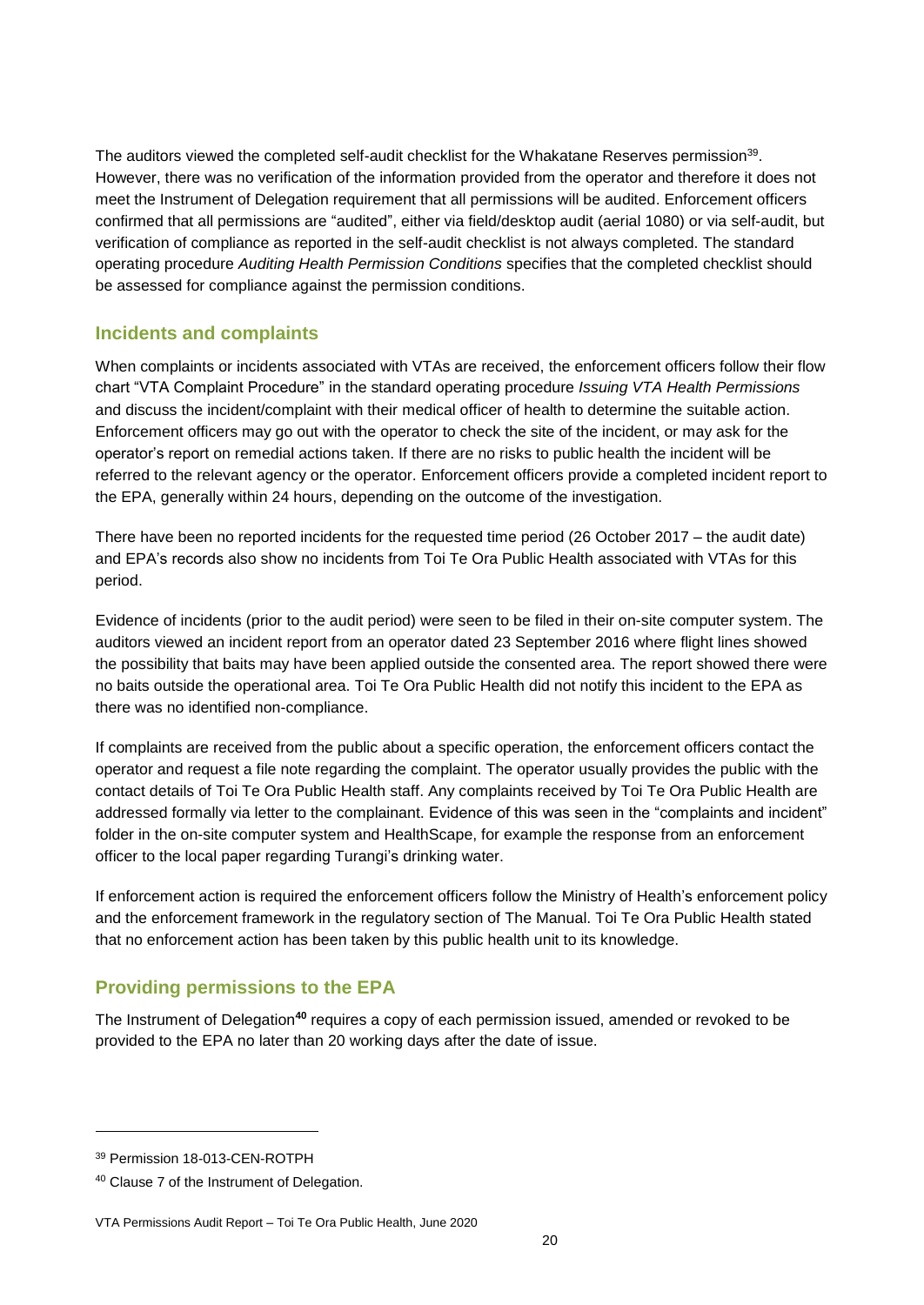Enforcement officers either send a copy of the permission to the applicant and the EPA in the same email, or provides the permission to the EPA in a separate email. The sampled permissions were confirmed to be provided to the EPA within 20 working days of issue. Emails to the EPA were filed in HealthScape including the confirmation of receipt email from the EPA. This is compliant with the Instrument of Delegation.

#### **Signage**

l

#### **Obs 9: No inclusion or monitoring of permission conditions related to signage due to a lack of clarity around who is responsible for signage.**

In June 2018 enforcement officers received an instruction from the Ministry of Health that included an updated table of the "Application of Model Permit Condition for VTAs and other Hazardous Substances". This shows the MPCs for substances that require an s95A permission. The table states that the MPCs associated with signage is "not required, covered by the Health and Safety at Work (HS) Regs 2017 (rig 13.19 signage requirements for VTAs)"<sup>41</sup>. Following this instruction, enforcement officers no longer include these conditions in permissions, e.g. warning signage is set as a control<sup>42</sup> so it should not be included as a condition in the permission.

Toi Te Ora Public Health enforcement officers no longer monitor signage following the instruction from the Ministry of Health. This is recorded on their "Setting of Permit Conditions" document for their risk assessments.

Toi Te Ora Public Health used to monitor signage and still consider signage as the last defence to protect public health. In the past signage was monitored by the enforcement officers driving around all publically accessible areas in relation to the operation. The enforcement officers photographed signage, checked the time and date stamp on the signage and the boundaries of the operation.

Enforcement officers previously advised where to place signs, how many and what to include on the signs. Currently Toi Te Ora Public Health staff informally advise applicants about signage, however, their understanding is that they cannot enforce signage as they no longer include these permission conditions.

Enforcement officers from Toi Te Ora Public Health have raised their concerns with the Ministry of Health and WorkSafe about the instruction to no longer include signage conditions in permissions and their inability to monitor and enforce signage. The enforcement officers are concerned that this may raise risks to public health as they are no longer monitoring signage, or its vandalism, which is widespread within their area.

Enforcement officers are also concerned about the lack of clarity as to which agency is responsible for monitoring signage, which may create a risk due to a lack of active monitoring. Their current process for signage is to refer any complaints about signage to the operator and WorkSafe.

The auditors consider the instruction by the Ministry of Health prescriptive, and does not take into account the power under s95A of the HSNO Act where an enforcement officer is able to add, delete or otherwise vary a condition on a permission they deem necessary to protect public health, including signage. The

<sup>41</sup> Application of Model Permit Condition for VTAs and other Hazardous Substances, MPC 3, 19, 20 and 21.

<sup>42</sup> Health and Safety at Work (Hazardous Substances) Regulations 2017, clause 13.19.

VTA Permissions Audit Report – Toi Te Ora Public Health, June 2020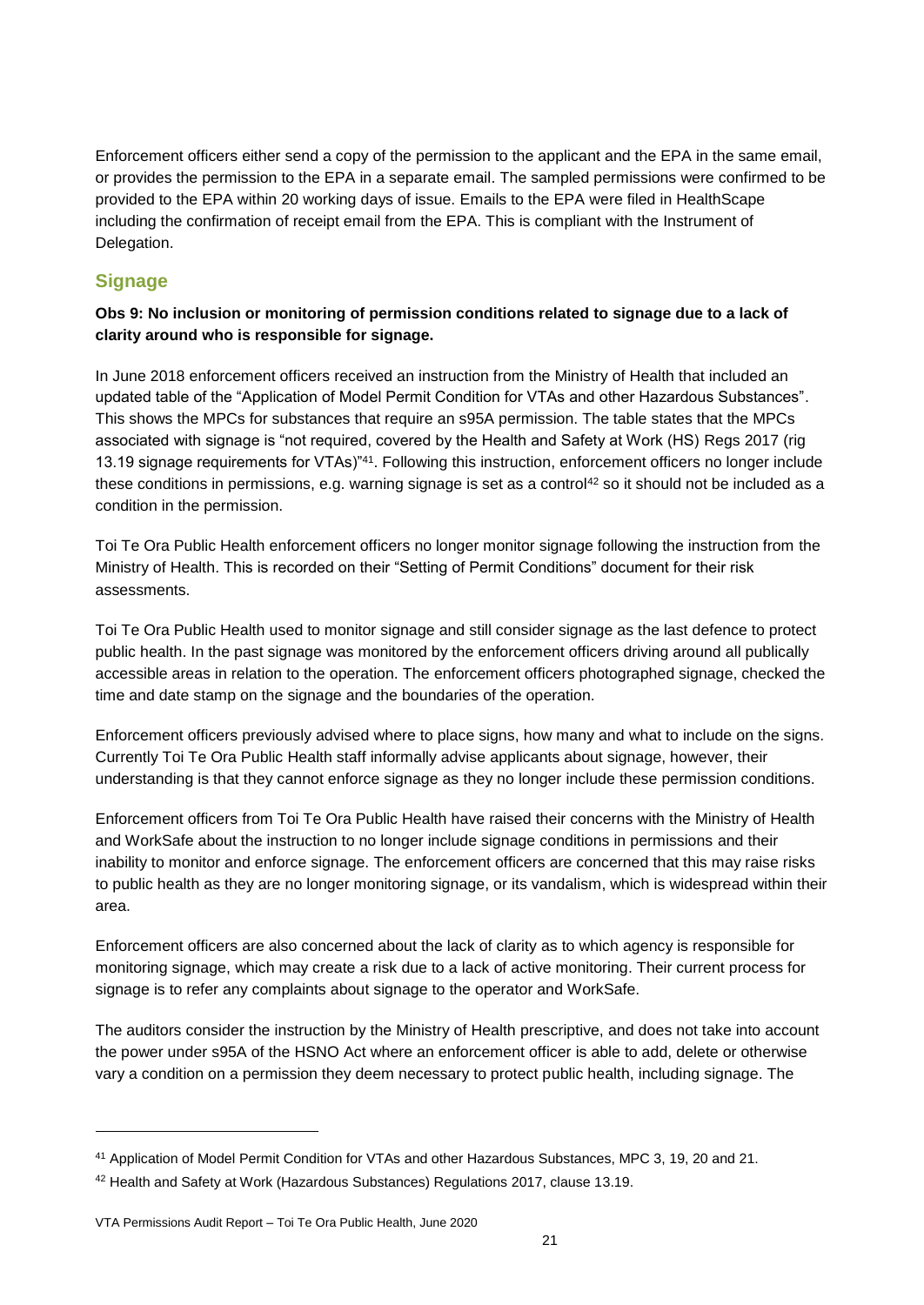auditors were also concerned that no monitoring of signage took place in the Toi Te Ora Public Health regulated areas due to the exclusion of signage conditions in permissions.

#### **Opportunities for improvement**

#### **Opp 1: Reasons why a VTA permission is not required should be made clear to the inquirer.**

Enforcement officers recommend that any person(s) planning to conduct a VTA operation contact Toi Te Ora Public Health about any proposed VTA operations including those on private land. This enables the enforcement officers to assess and decide if a VTA permission is required. If enforcement officers assess the information and decide a permission is not required, then the "VTA not required template" letter is sent to the inquirer. The letter describes:

- 1. where the VTA will be applied
- 2. information about the operational area
- 3. any relevant information provided from the inquirer, and
- 4. when a permission from an enforcement officer is required.

The letter is a good example of risk communication for VTA users who do not require a VTA permission from Toi Te Ora Public Health. However it should provide an explanation or reasons why a VTA permission was not required in relation to the specific operation.

#### **Opp 2: Toi Te Ora Public Health wished to clarify the level of audit required by the Instrument of Delegation.**

The Toi Te Ora Public Health standard operating procedure *Auditing Health Permission Conditions* states that all aerial VTA operations must be audited by an enforcement officer, using a combination of field and desktop auditing techniques and all ground-based VTA permissions will include a self-audit checklist that should be assessed for compliance against the permission conditions.

The standard operating procedure ranks types of operations and includes the percentage of those operations that should be audited. The standard operating procedure specifies that 100% of aerial operations (high) are field and desktop audited, 20% of operations, ground-based (medium) are field and/or desktop audited and 10% of ground based operations (low) are desktop audited.

Enforcement officers are not currently following the criteria used to determine the "level of audit activity" required by their standard operating procedure *Auditing Health Permission Conditions*<sup>43</sup> . Toi Te Ora Public Health is currently reviewing and discussing the "level of audit activity" section of their standard operating procedure as it does not align with the Instrument of Delegation<sup>44</sup>. However, Toi Te Ora Public Health questioned the requirement of auditing all permissions. Toi Te Ora Public Health believes auditing should be risk- based and auditing 100% of permissions is not a risk-based system.

The auditors observed that auditing all permissions is resource intensive for the public health unit. The EPA has a role to review whether the Instrument of Delegation requirement is suitable and should consider this feedback.

<sup>43</sup> Level of audit activity, *Audit Health Permission Conditions* p3

<sup>44</sup> Clause 6, Instrument of Delegation.

VTA Permissions Audit Report – Toi Te Ora Public Health, June 2020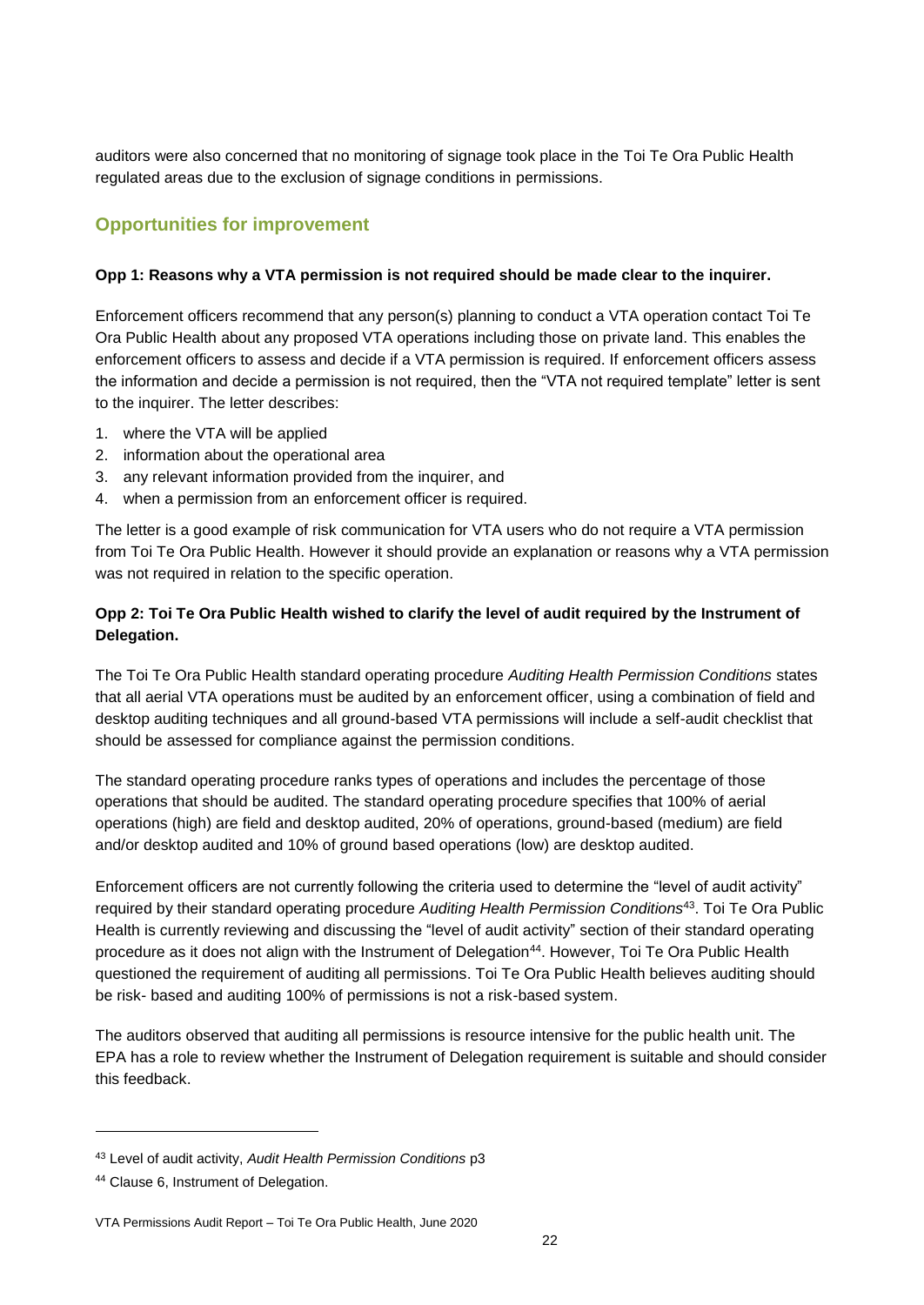#### **Opp 3: The HSNO Act warrants do not include the power to issue compliance orders.**

The enforcement officers' warrants do not include the power under s104 of the HSNO Act which gives enforcement officers the power to issue a compliance order. The Manual also states that "the HSNO Act warrant does not currently empower enforcement officers to issue compliance orders, or give other functions or powers. If officers need to use these powers they should contact the Ministry of Health URGENTLY to discuss the matter".

This is an area where the Ministry of Health should consider including this directive power to enable enforcement officers to exercise their duties under s12 of the HSNO Act. Alternatively, the Ministry of Health should consider how a system for undertaking enforcement action would prevail when the power to issue a compliance order is not included in enforcement officers' HSNO Act warrants.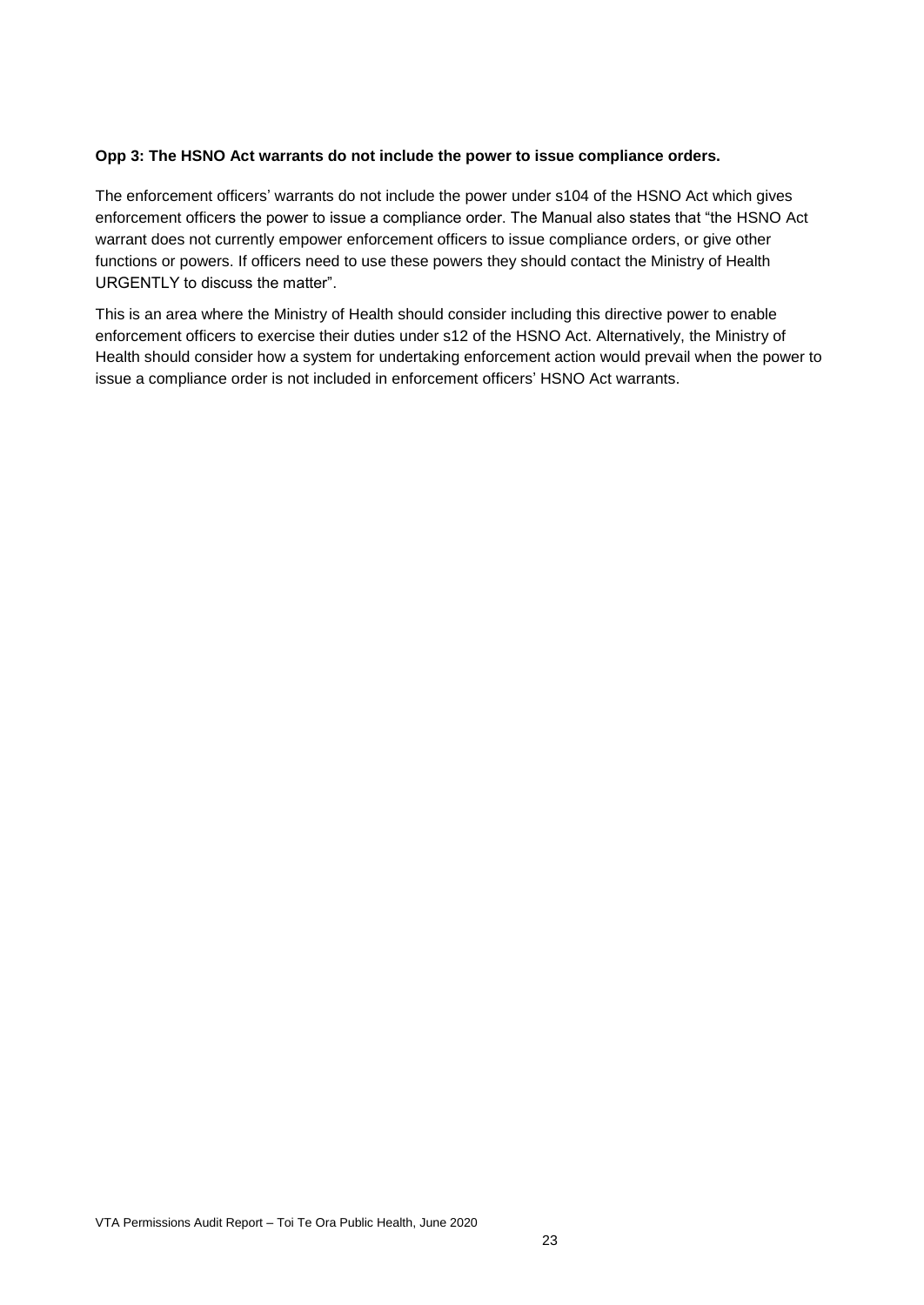### <span id="page-23-0"></span>**Documents sighted**

- Toi Te Ora Public Health training records
- [Toi Te Ora Public Health enforcement officers](http://epa/edrms/acc/1/aud/aep/Waikato_HSNO_Evidence_of_Appointment_2019_06_12.pdf) vidence of appointment
- Toi Te Ora Public Health VTA not required template letter
- [Toi Te Ora Public Health](http://epa/edrms/acc/1/aud/aep/WDHB_SOPs_2019_06_12.pdf) VTA Procedures: *Issuing VTA Health Permission* and *Auditing Health Permission Conditions*

#### **Exotic Forests**

- [Exotic Forests](http://epa/edrms/acc/1/aud/aep/Arohena_Sector_2_Aerial_Application.pdf) Application
- Exotic Forests [Risk Assessment](http://epa/edrms/acc/1/aud/aep/Arohena_Sector_2_Risk_Assessment.pdf)
- 17-029-CEN-ROTPH Revocation Letter
- 17-033-CEN-ROTPH Permission

#### **Whakatane Reserves Rat and Possum Control**

- [Whakatane Reserves](http://epa/edrms/acc/1/aud/aep/Ngaroma_Ground_Application.pdf) Application
- [Whakatane Reserves](http://epa/edrms/acc/1/aud/aep/Ngaroma_Ground_Risk_Assessment.pdf) Risk Assessment
- 18-013-CEN-ROTPH Permission
- Ground Operation Self-Audit Checklist

#### **Kaingaroa Forest**

- [Kaingaroa Forest](http://epa/edrms/acc/1/aud/aep/Mt_Pirongia_West_Application.pdf) Application
- Kaingaroa Forest [Risk Assessment](http://epa/edrms/acc/1/aud/aep/Mt_Pirongia_West_Risk_Assessment.pdf)
- [19-002-CEN-ROTPH](http://epa/edrms/comp/1/pt6/VTAMOH/2018-019_Chris%20Montgomery_20Feb18%2013.56.44_FW%20Message%20from%20CBMKTNL5.msg) Permission